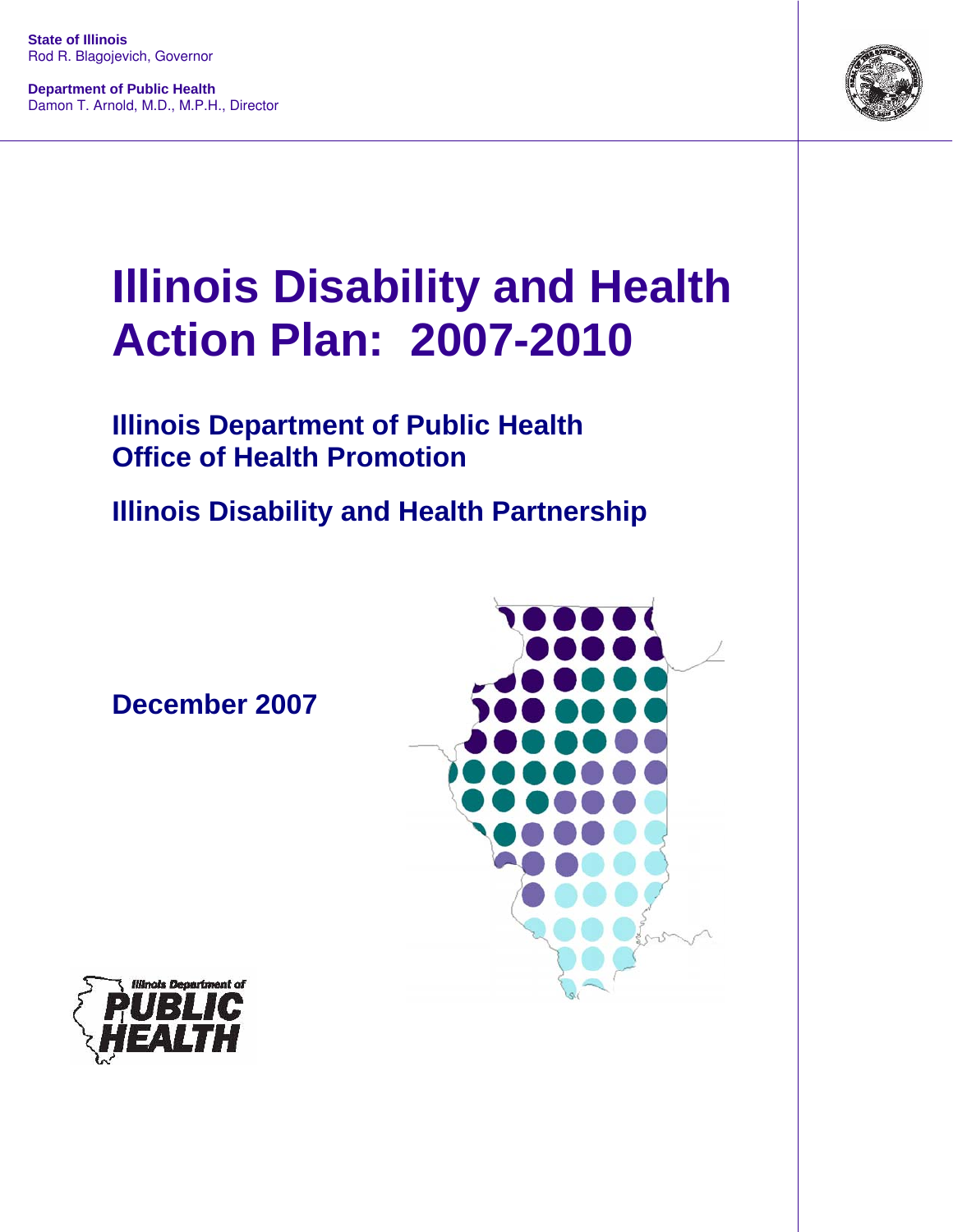## **Acknowledgements**

The Illinois Department of Public Health extends its appreciation to those who served on the planning committee and contributed their time and expertise to this effort.

This report was supported by Grant/Cooperative Agreement Number UR3 DDD000083 from the U.S. Centers for Disease Control and Prevention (CDC). Its contents are solely the responsibility of the authors and do not necessarily represent the official views of the CDC.

To learn more about the Illinois Disability and Health Program, or to receive the report in accessible formats, contact the Illinois Department of Public Health, Disability and Health Program at 217-782-3300, TTY 800-547- 0466.

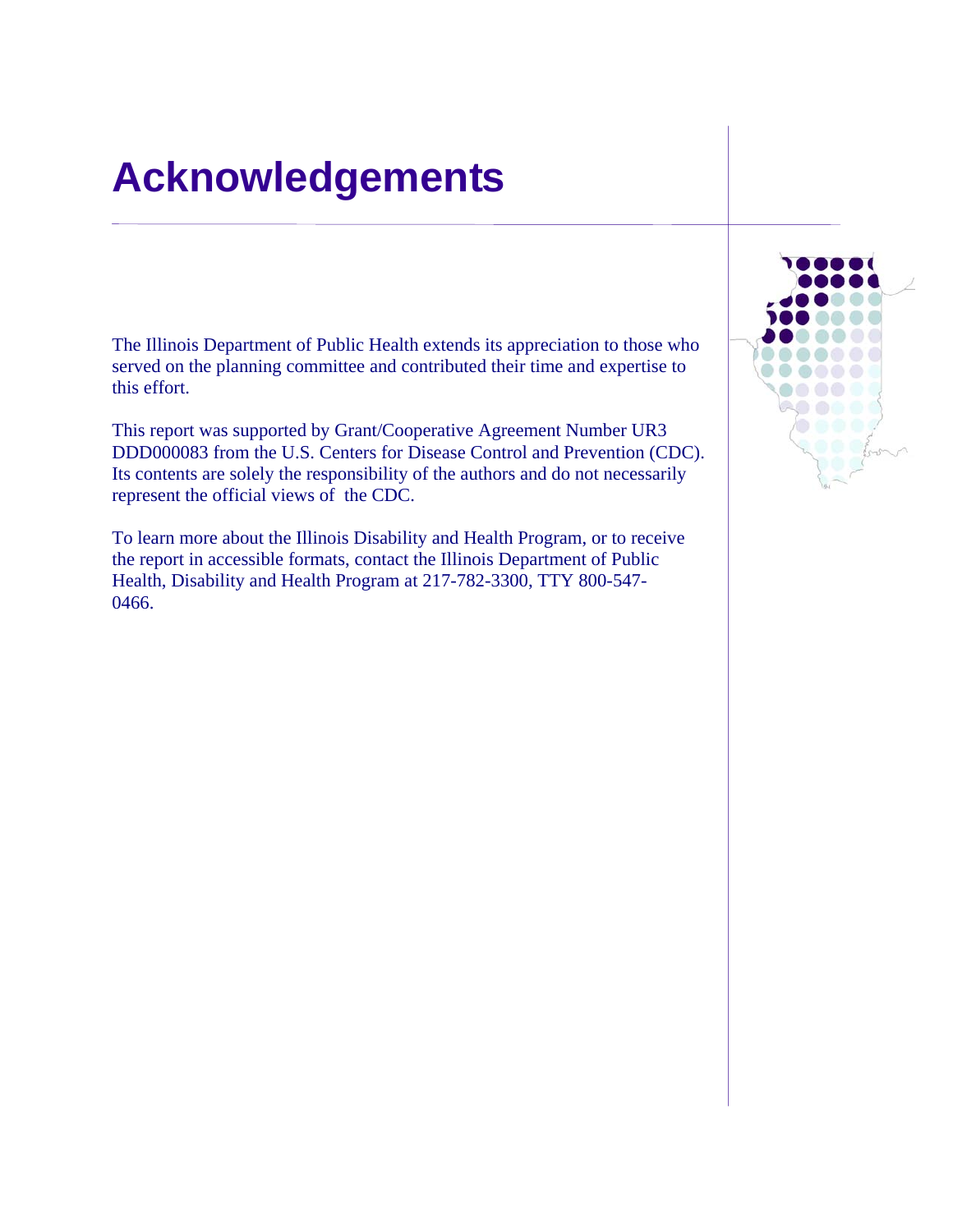#### **Table of Contents**

| Part I:   |                                                                   |  |
|-----------|-------------------------------------------------------------------|--|
| A.        |                                                                   |  |
| <b>B.</b> |                                                                   |  |
| Part II:  |                                                                   |  |
| A.        |                                                                   |  |
| <b>B.</b> |                                                                   |  |
| C.        |                                                                   |  |
|           |                                                                   |  |
| A.        |                                                                   |  |
| <b>B.</b> |                                                                   |  |
| C.        | Common Health Conditions Among Adults With Disabilities 12        |  |
| D.        |                                                                   |  |
| Ε.        | Health-Related Quality of Life Among Adults With Disabilities  14 |  |
| F.        |                                                                   |  |
|           |                                                                   |  |
| A.        |                                                                   |  |
| <b>B.</b> |                                                                   |  |
| C.        |                                                                   |  |
|           |                                                                   |  |
|           |                                                                   |  |
|           |                                                                   |  |
|           |                                                                   |  |
|           |                                                                   |  |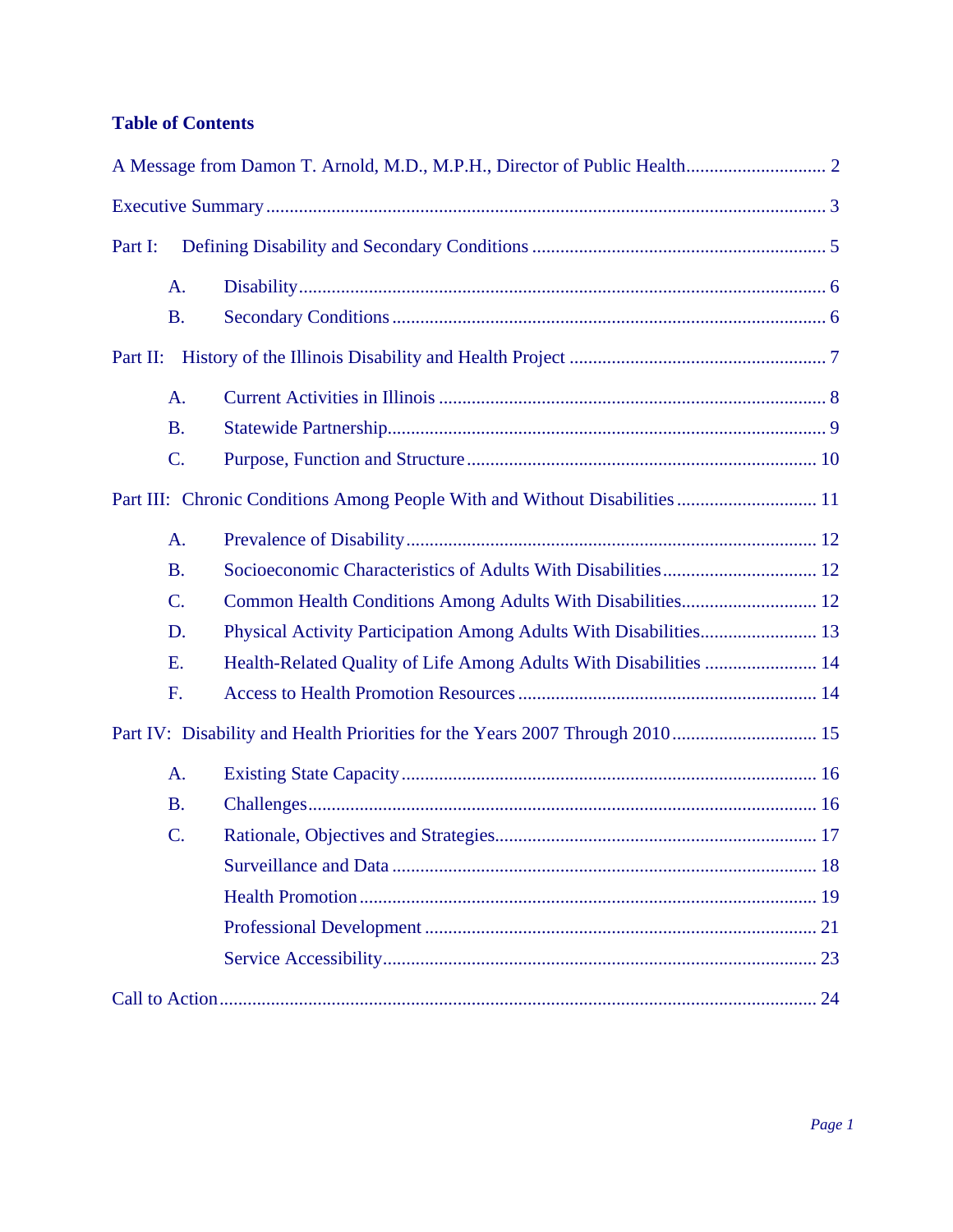

Rod R. Blagojevich, Governor Damon T. Arnold, M.D., M.P.H., Director

525-535 West Jefferson Street · Springfield, Illinois 62761-0001 · www.idph.state.il.us

December 2007

Dear Colleague:

On behalf of the Illinois Department of Public Health (IDPH), Office of Health Promotion, Division of Chronic Disease Prevention and Control, I am pleased to share with you the *Illinois Disability and Health Action Plan: 2007-2010*.

Beginning in 2001, the IDPH and the University of Illinois at Chicago (UIC), Department of Disability and Human Development, began collaborating to address secondary chronic conditions among people with disabilities in Illinois. The *Illinois Disability and Health Action Plan: 2007-2010* provides a framework for addressing the magnitude of secondary chronic conditions among adults with disabilities in Illinois. The plan emphasizes—

- maintaining and expanding a scientific database on the prevalence and impact of secondary chronic conditions among adults with disabilities;
- adapting and developing health promotion and chronic disease prevention resources, materials, and evidence-based interventions to fit the needs of people with disabilities;
- identifying evidence-based strategies to increase awareness and education opportunities for health professionals; and
- **PEDECIST:** promoting accessible health care and support services to increase independence among people with disabilities.

The Department extends its appreciation to those who served on the planning committee and contributed their time and expertise to this effort. This plan challenges public health professionals and communities to educate, inform and motivate the public in maximizing resources to reduce secondary chronic conditions and improve overall health among the 1.4 million non-institutionalized Illinois residents with disabilities. Together, we can ensure a better quality of life for all Illinoisans with disabilities.

Sincerely,

Damon L. Amold, MD., M.P.H.

Damon T. Arnold, M.D., M.P.H. **Director**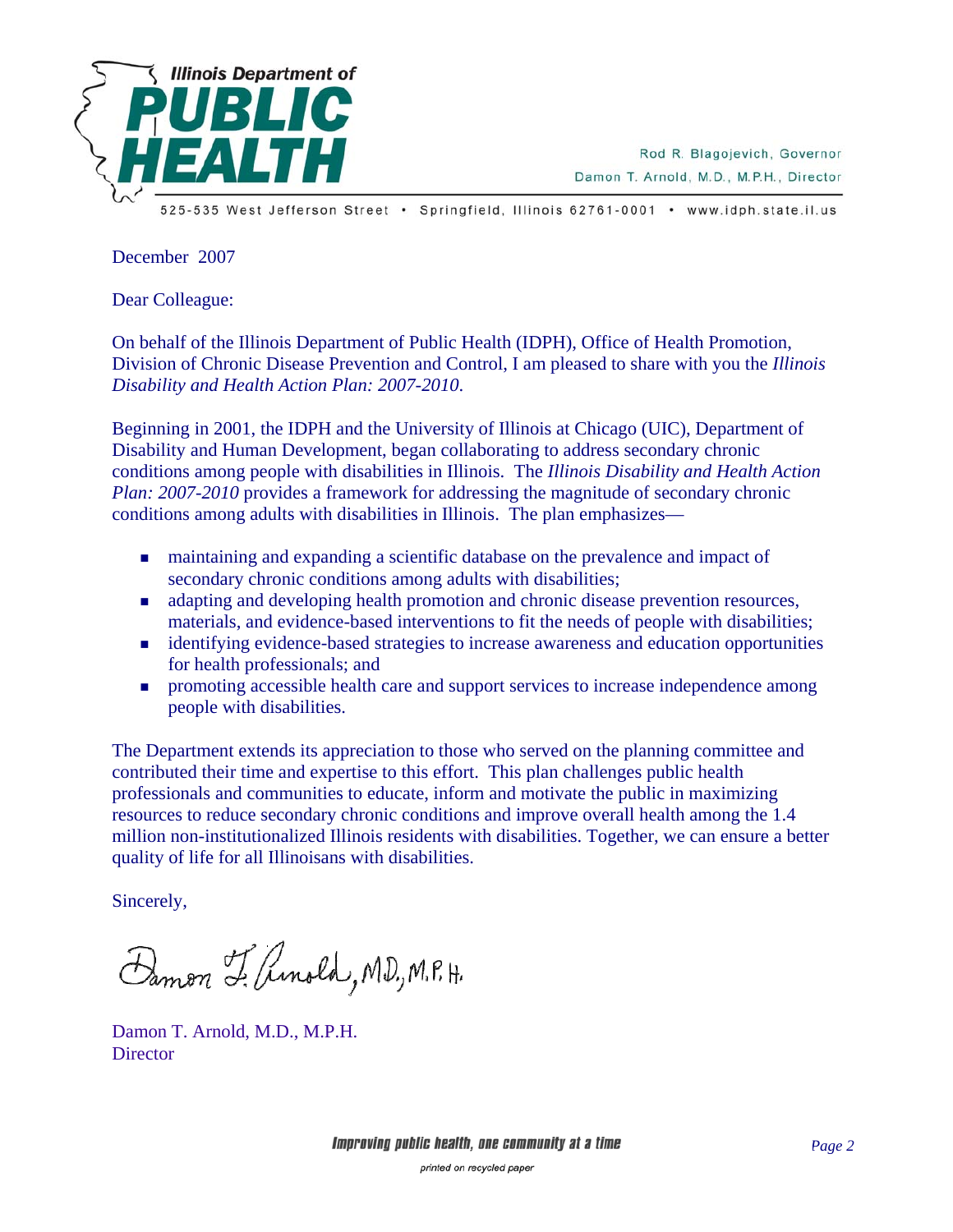## <span id="page-4-0"></span>**Executive Summary**

According to data from the Illinois Behavioral Risk Factor Surveillance System (IL BRFSS), 2001-2003, 15.5 percent of Illinois non-institutionalized adults (ages 18 and older), or nearly 1.4 million individuals, have a disability.

The Illinois Department of Public Health (IDPH), Office of Health Promotion, Division of Chronic Disease Prevention and Control, and the University of Illinois at Chicago (UIC), Department of Disability and Human Development, are collaborating to address health disparities, and in particular, secondary conditions among people with disabilities.

The state of Illinois, consistent with objectives identified in the U.S. Surgeon General's *Call to Action* to *Improve the Health and Wellness of Persons with Disabilities 2005* and the *Healthy People 2010*, Chapter 6 - Disability and Secondary Conditions, related health objectives, has the commitment, capacity and resources to create data collection mechanisms, implement public and professional interventions and to enhance accessibility to achieve the following:

- promote healthy lifestyles that include an increase in physical activity participation, better nutrition, and greater access to community programs and support services among people with disabilities;
- minimize additional activity limitation associated with the secondary conditions among people with disabilities;
- prevent and control chronic conditions such as arthritis, asthma, high blood pressure, high blood cholesterol, cancer, diabetes and obesity among people with disabilities;
- support people with disabilities in accessing the resources they need to prevent, control and manage secondary and chronic conditions; and
- increase public awareness of arthritis as the leading cause of disability and as a frequently occurring secondary condition among people with disabilities.

To assure a community-based, multi-level approach to address secondary and chronic conditions among people with disabilities, the *Illinois Disability and Health Partnership* was formed. Partners include state and local agencies, community organizations in public health and disability venues, and people with disabilities with similar goals of reducing chronic conditions and promoting the health and wellness of people with disabilities. The Illinois Disability and Health Partnership is rich in capacity to coordinate and offer statewide chronic disease prevention and health promotion interventions to people with disabilities.

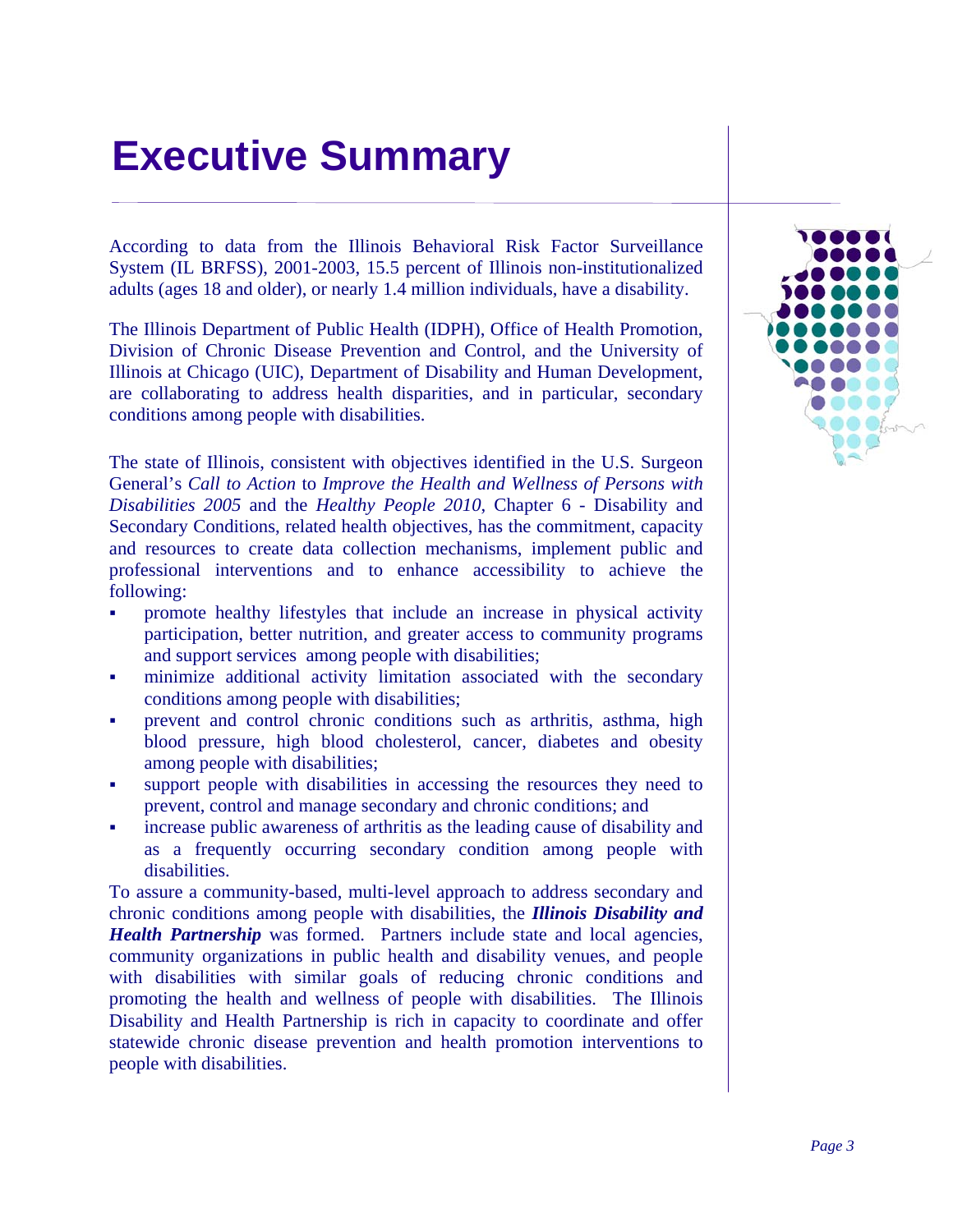## **Executive Summary (continued)**

A state plan was developed through the collaborative efforts of the IDPH, UIC and the Illinois Disability and Health Partnership. The four priority areas as key components of the plan are:

- *Surveillance and Data:* Maintain and expand an existing database on the prevalence and impact of secondary and chronic conditions among people with disabilities and providing technical data support to state and local users and to the project.
- *Health Promotion:* Identify appropriate program resources and materials, develop and utilize evidence-based health promotion strategies and interventions, and encourage the use of appropriate health education models.
- *Professional Development:* Identify evidence-based strategies to increase awareness and education opportunities for health professionals and to improve health care system outcomes.
- *Service Accessibility:* Promote accessible health care and support services to increase independence among people with disabilities to participate in chronic disease promotion and prevention events and services.

The development of this plan has created a framework for a statewide public health approach to prevent, manage and control secondary and chronic conditions among people with disabilities in the state. The work groups, consisting of the partnership members, will meet on a regular basis to address each of the four priority areas. Work group members will be actively involved in making sure that the strategies listed within the plan are prioritized and carried out.

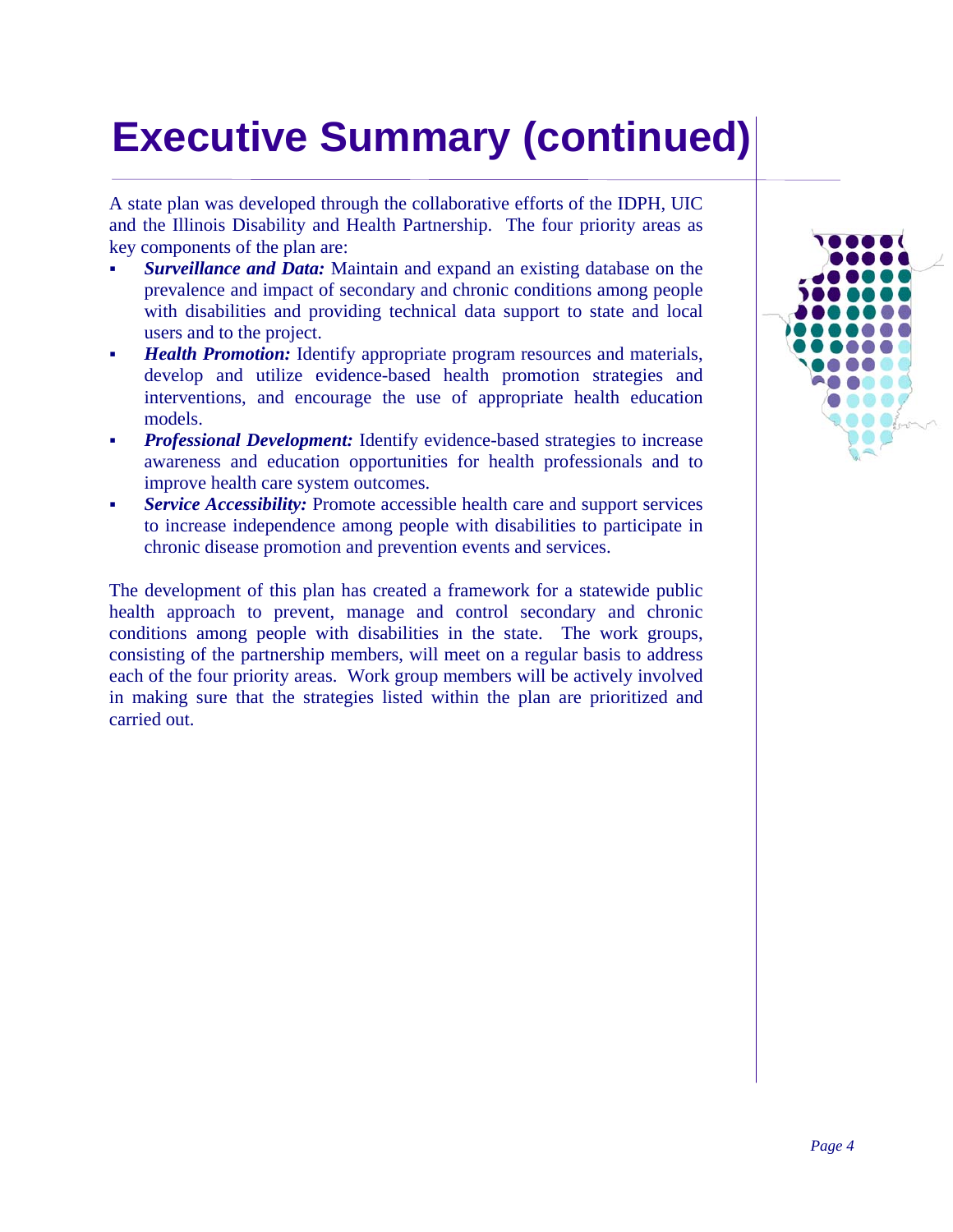## <span id="page-6-0"></span>**Part I: Defining Disability and Secondary Conditions**



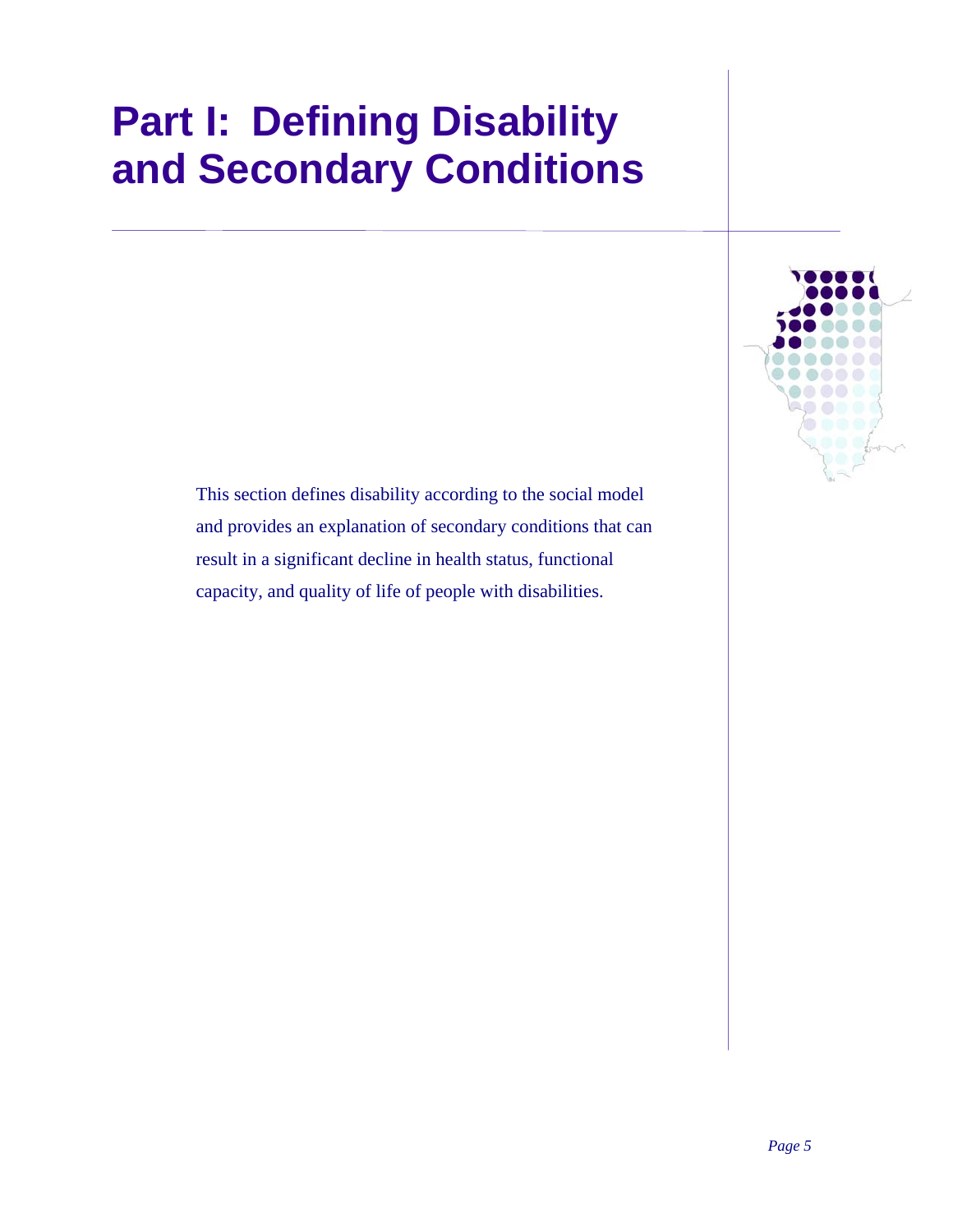### <span id="page-7-0"></span>**A. Disability**

In the context of the present action plan, the Illinois Department of Public Health (IDPH) and the Illinois Disability and Health Project Partnership (Partnership) define disability as:

*"a limitation of a person's functional ability in daily life activities, which is the result of interactions between the person and his/her physical, social and psychological environment."* 

The definition being used in the present action plan is based on the social model of disability that has been widely adapted in the Americans with Disabilities Act (1990), *Healthy People 2010* (2000), the Surgeon General's *Call to Action to Improve the Health and Wellness of Persons with Disabilities* (2005), and the World Health Organization (2001). The social model defines disability as a social construct rather than as an illness. It perceives that disability is only a difference from an average, and that the dichotomy between disability and non-disability is arbitrary. Further, the model emphasizes that the limitation in daily life can be alleviated by altering the environment, which interacts with the person. By adapting the social model of disability, the IDPH and the partnership underscore that reducing physical, social and psychological barriers and increasing opportunities and access are critical agenda items for improving the health of people with disabilities in Illinois.

#### **B. Secondary Conditions**

The IDPH and the partnership define secondary conditions as:

*"additional health problems that are directly related to, or that are exacerbated by, a primary disabling condition of persons with disabilities."*

A secondary condition can include, but is not limited to, joint problems such as arthritis, stiffness/tightness of muscle and other body parts, pressure sores, lack of physical fitness, cardiovascular and pulmonary disease, depression, and obesity. Left undiagnosed and untreated, these secondary conditions can result in a significant decline in health status, functional capacity, and quality of life of people with disabilities.

The IDPH and the partners underscore that secondary chronic conditions are complex and often preventable medical, social, emotional, family, or community problems for which the health care system must be more prepared educationally, structurally and economically, and that the majority of secondary conditions can be mitigated with early intervention; many can be prevented all together.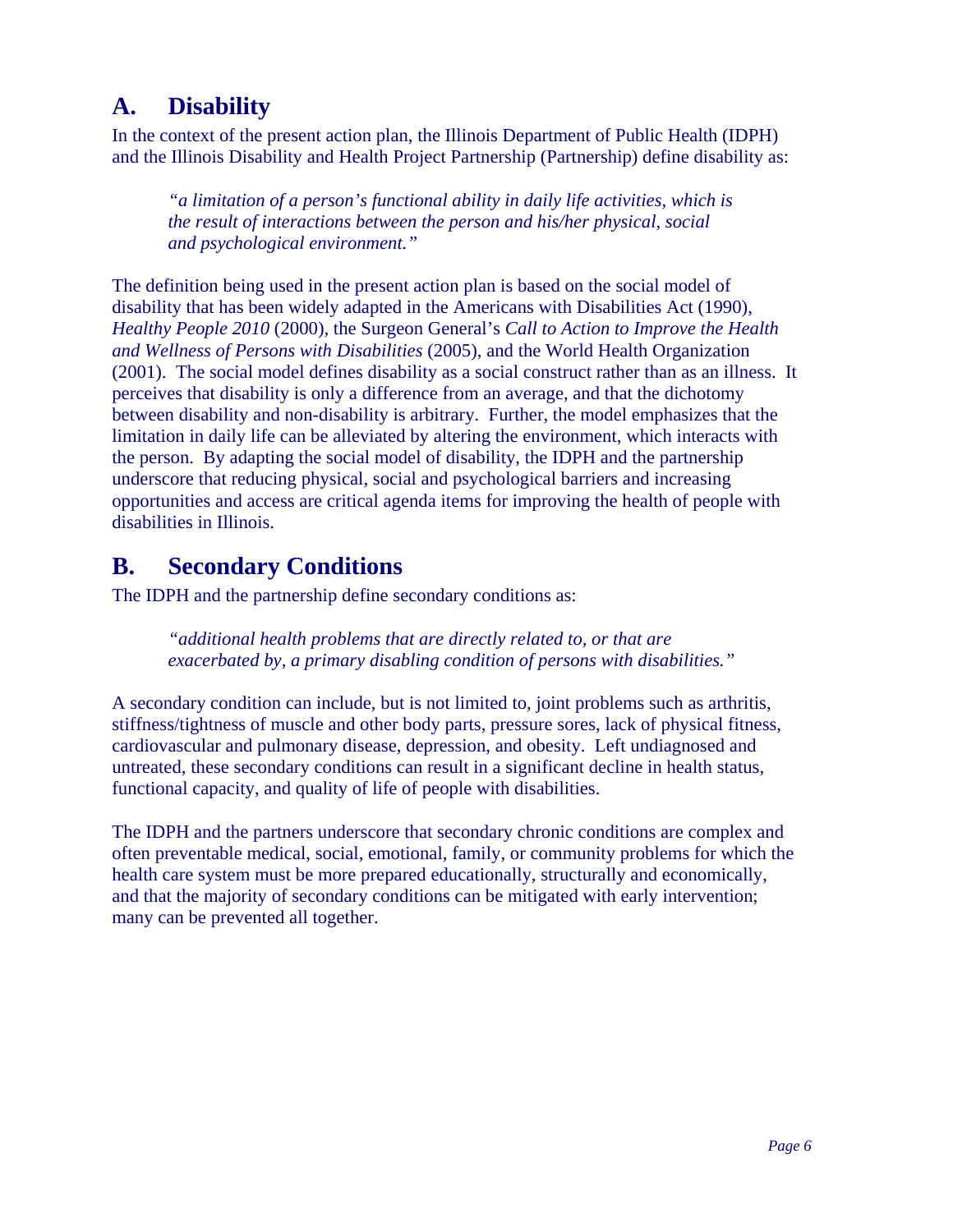## <span id="page-8-0"></span>**Part II: History of the Illinois Disability and Health Project**

The Illinois Disability and Health project has evolved significantly over the past several years. Many activities are underway and dedicated partners have guided the focus and development of this action plan.

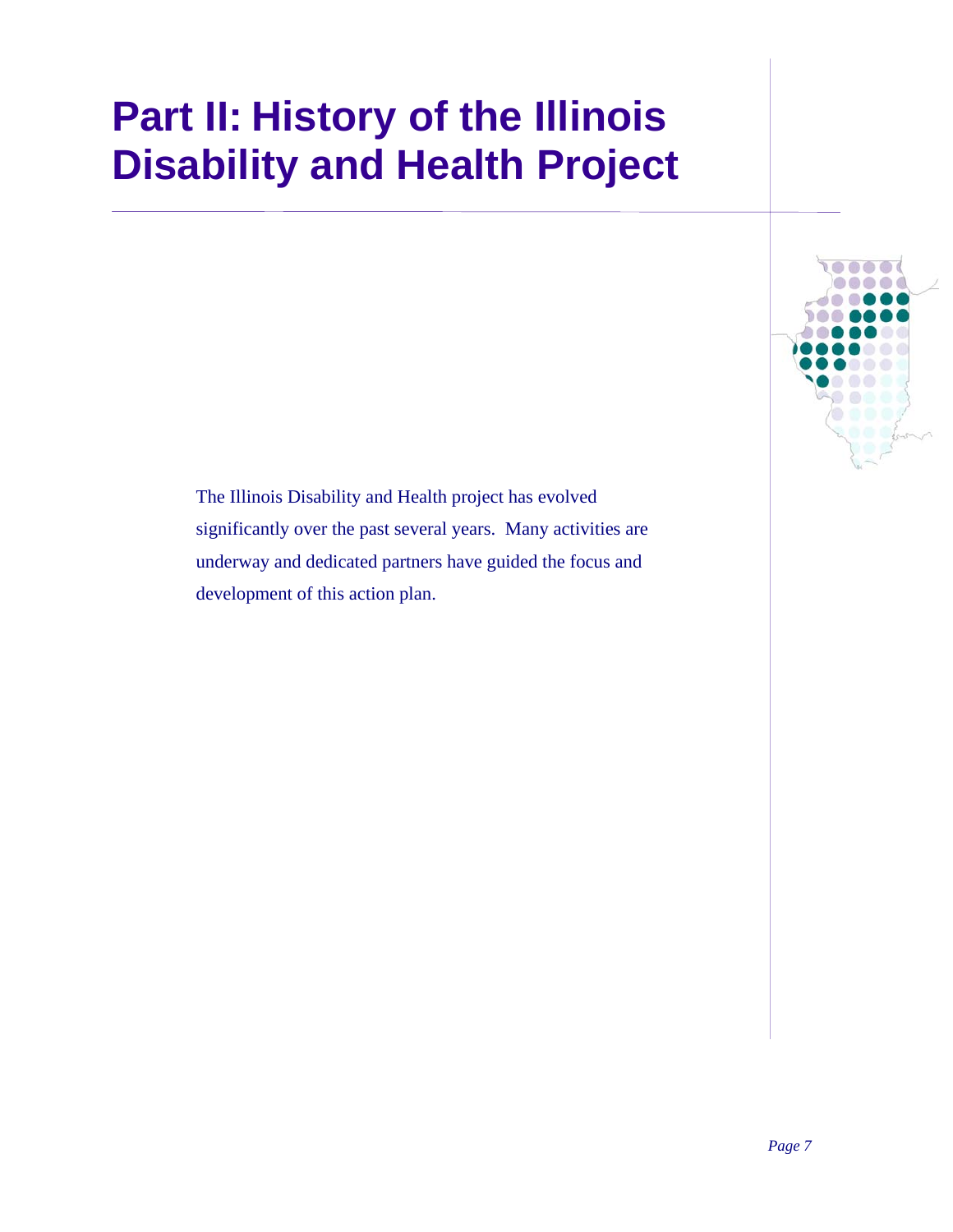### <span id="page-9-0"></span> **A. Current Activities in Illinois**

The Office of Health Promotion, Division of Chronic Disease Prevention and Control within IDPH, and the University of Illinois at Chicago (UIC), Department of Disability and Human Development, began collaborating to address secondary and chronic conditions among people with disabilities in November 2001. Partnering with the IDPH, UIC was funded by the U.S. Centers for Disease Control and Prevention (CDC) from April 2002 to March 2005 as a primary recipient of the Level III State Infrastructure Development Project. In preparation for the 2005-2007 CDC funding period, the IDPH and UIC further enhanced their partnership by including *persons with mobility limitation* having, or at risk of, secondary chronic conditions in the scope of a proposed Illinois Disability and Health Project. In March 2005, a two-year resubmission to expand efforts in Illinois was recommended for approval *but not funded*. As a result, the work of the project was brought to a halt. The IDPH and UIC continued to provide limited activities to strengthen the capacity for the project and to develop the infrastructure in preparation for a strong CDC application in the next funding cycle.

The success of the CDC funded project during the first cycle of funding provided a solid foundation from which to significantly expand activities from April 2005 to March 2007. Project activities during this period included:

- 1) creating and maintaining the Illinois Disability and Health Partnership whose members provided input regarding the health promotion and secondary and chronic disease prevention activities which are included in this action plan;
- 2) strengthening the population-based data collection efforts to more effectively profile the magnitude of disability and health disparity between persons with and without disability;
- 3) conducting focus group interviews to explore personal perspectives of Illinois' residents with disabilities regarding their access to health promotion information, what factors affect their utilization of preventive health services, and what factors affect their ability to achieve and maintain a healthy lifestyle;
- 4) developing an *Illinois Disability and Health Data Report* and an *Illinois Disability and Health Action Plan* citing priorities, objectives and strategies for prevention and management of secondary chronic conditions among Illinois' citizens with disabilities; and
- 5) building increased capacity for the IDPH to promote the reduction of secondary chronic conditions among people with disabilities.

Within the IDPH, a staff member of the Illinois Arthritis Initiative has taken the lead in coordinating the Illinois Disability and Health Project. Funded by CDC, the Illinois Arthritis Initiative strives to improve the quality of life for Illinoisans affected by arthritis. Since arthritis is the leading cause of disability in our nation, and population-based survey data indicate that approximately one-half of persons with disabilities in Illinois are estimated to have arthritis, collaboration between the two projects aims to develop more comprehensive secondary chronic disease management and health promotion strategies for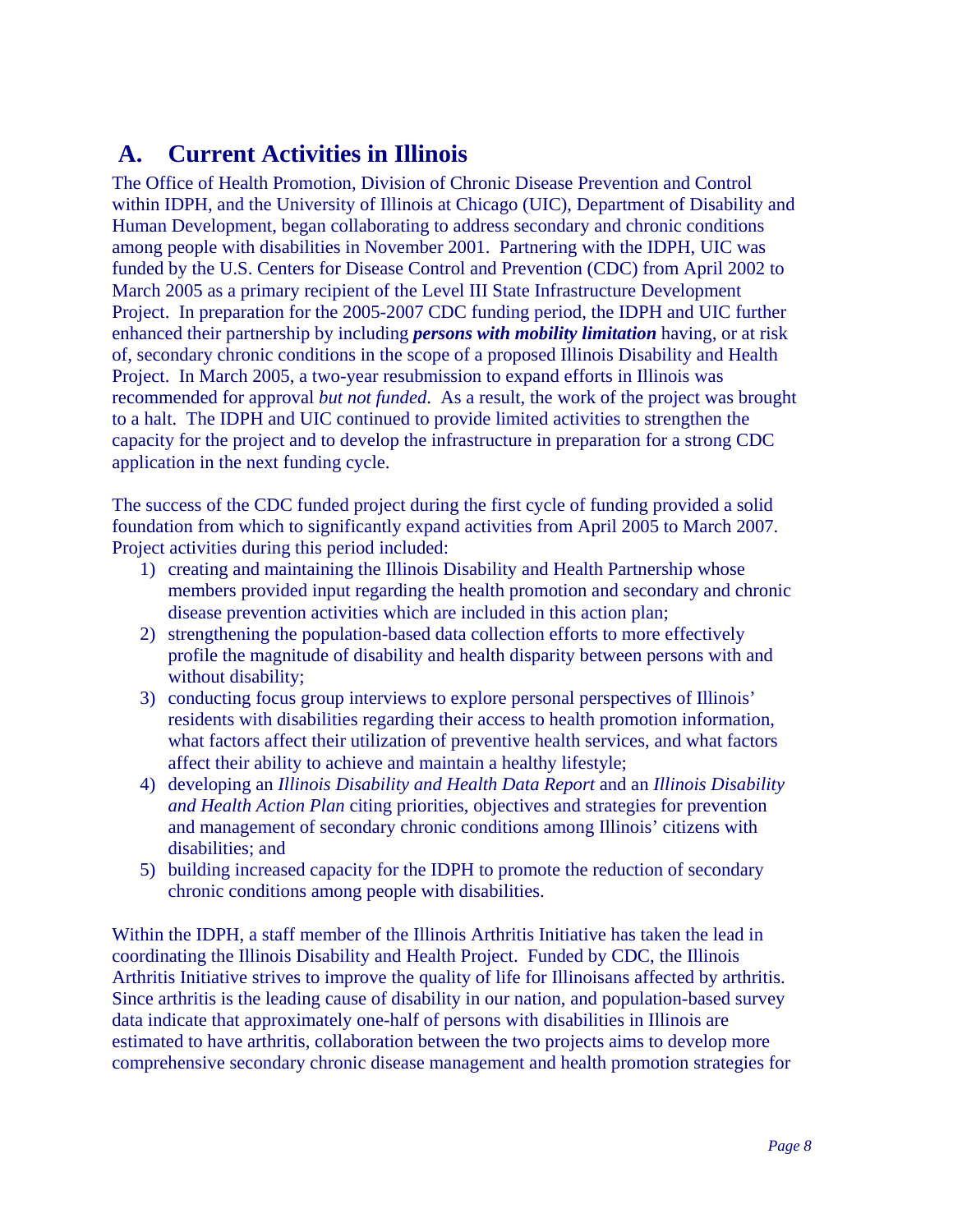<span id="page-10-0"></span>people with disabilities in the state. Because the Arthritis Initiative is housed in the IDPH, Office of Health Promotion, Division of Chronic Disease Prevention and Control, this collaboration has resulted in strengthening partnerships with chronic disease programs in the division (e.g., Cardiovascular Disease, Stroke, Cancer, Asthma, Tobacco, Physical Activity/Nutrition) to create capacity to address disability and secondary chronic conditions.

The Illinois Disability and Health Project activities will reflect upon the following mission and vision statements, created by the IDPH, UIC and Illinois Disability and Health Partnership members.

#### **Mission Statement**

The mission of the Illinois Disability and Health Program is to prevent and reduce secondary and chronic conditions among people with disabilities in Illinois, thus improving their quality of life.

#### **Vision Statement**

The state of Illinois, consistent with objectives identified in the U.S. Surgeon General's *Call to Action to Improve the Health and Wellness of Persons with Disabilities 2005* and the *Healthy People 2010*, Chapter 6 - Disability and Secondary Conditions, related health objectives, has the commitment, capacity and resources to create data collection mechanisms, implement public and professional interventions and enhance accessibility to achieve the following:

- prevent and control arthritis, asthma, high blood pressure, high blood cholesterol, cancer, diabetes and obesity among persons with mobility limitation;
- promote healthy lifestyles, that include increase of physical activity participation, encourage healthy diet, and smoking cessation, among people with disabilities:
- minimize additional activity limitation associated with secondary chronic conditions among people with disabilities;
- increase public awareness of arthritis as the leading cause of disability and as a frequently occurring secondary chronic condition among people with disabilities; and
- support people with disabilities in accessing the resources they need to prevent, control and manage secondary chronic conditions.

#### **B. Statewide Partnership**

To assure a community-based, multi-level approach to address secondary chronic conditions among people with disabilities, the *Illinois Disability and Health Partnership* was formed. Partners include state and local agencies, community organizations in public health and disability venues, and people with disabilities with similar goals of reducing chronic conditions and promoting the health and wellness of people with disabilities. Examples of partners include, but are not limited to, individuals and organizations working in the field of disability advocacy, health promotion, public health, rehabilitation, assistive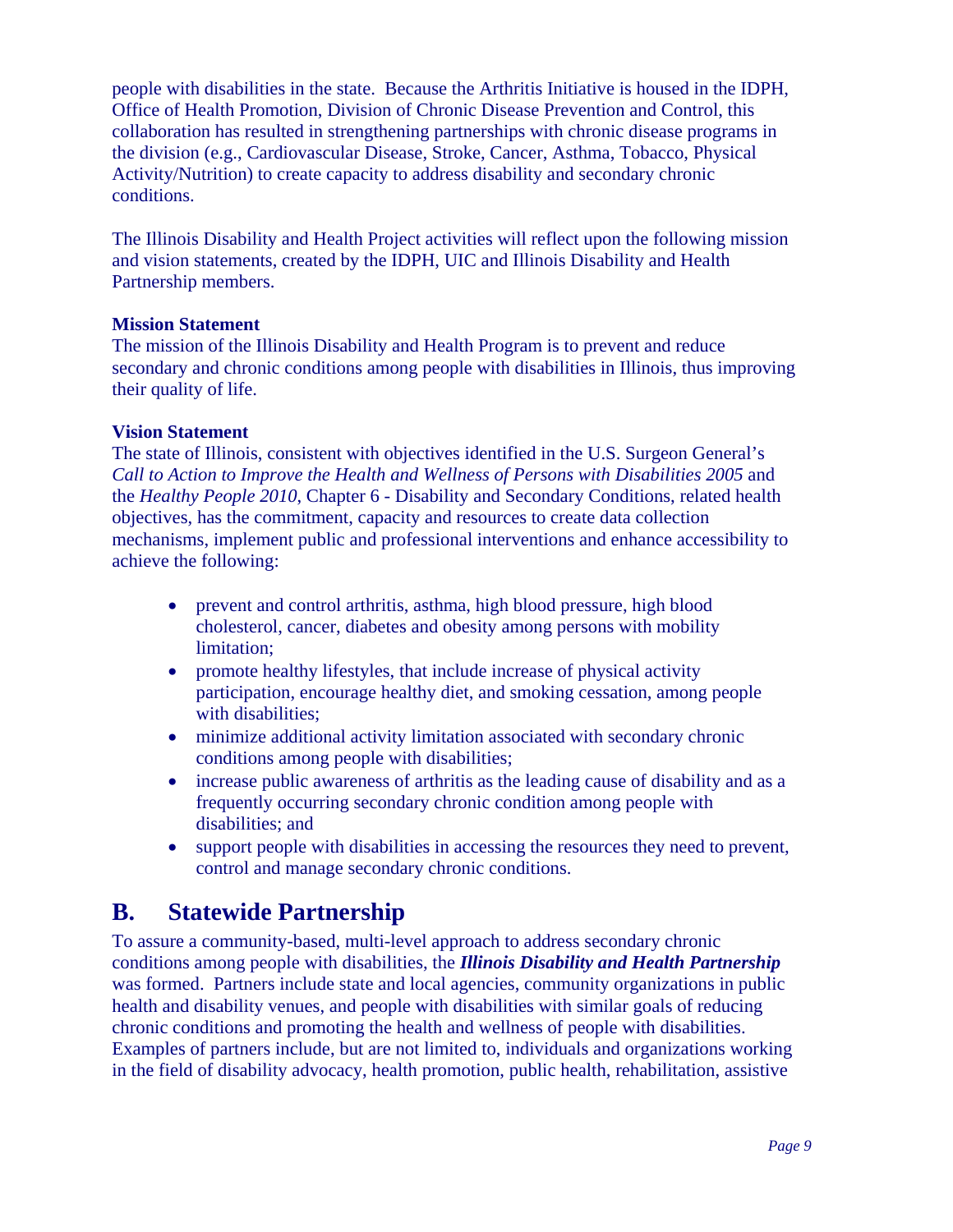<span id="page-11-0"></span>technology, recreation and other relevant fields. Partners have been participating in quarterly conference calls to assist in conducting project activities. Each partner brings their own expertise to the project in supporting people with disabilities and promoting their health. Partners also provide input on health promotion strategies targeting people with disabilities. Their knowledge and resources enable the Illinois Disability and Health Project to widen its perspective and to prioritize its activities.

### **C. Purpose, Function and Structure**

After establishing the Illinois Disability and Health Partnership, the group met several times to begin developing the *Illinois Disability and Health Action Plan*. The purpose of the plan is to develop a working document to guide statewide efforts for promoting the health, wellness and quality of life for people with disabilities in Illinois through the year 2010. To address the various aspects of reducing secondary and chronic conditions among people with disabilities, partnership members selected the following four priority areas as key components of the plan.

- *Surveillance and Data:* Maintain and expand an existing database on the prevalence and impact of secondary and chronic conditions among people with disabilities and provide technical data support to state and local users and to the project.
- *Health Promotion:* Identify appropriate program resources and materials, develop and utilize evidence-based health promotion strategies and interventions, and encourage the use of appropriate health education models.
- *Professional Development:* Identify evidence-based strategies to increase awareness and education opportunities for health professionals.
- *Service Accessibility:* Promote accessible health care and support services to increase independence among people with disabilities to participate in chronic disease promotion and prevention events and services.

The real work of the program will take the efforts of many dedicated partners working together. Each partner has a role to play in promoting health and preventing chronic disease and secondary health conditions among persons with disabilities. The partnership will meet bi-annually, and the work groups will meet quarterly, to address each of the four priority areas. Work group members will be actively involved in making sure that the strategies listed within the plan are prioritized and carried out.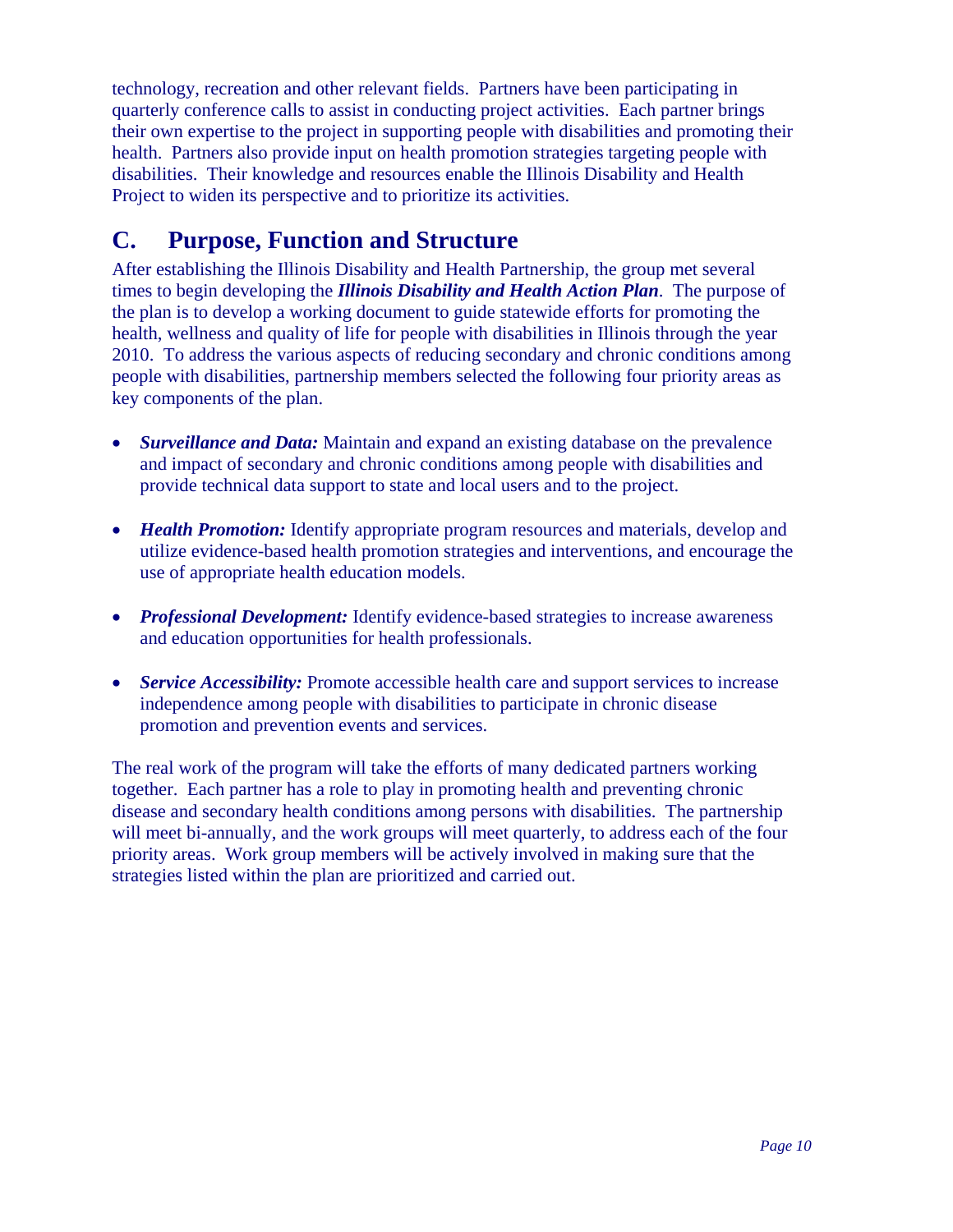## <span id="page-12-0"></span>**Part III: Chronic Conditions Among People With and Without Disabilities**

Analysis of the state specific population data suggested that: (1) a considerable proportion of community residents in Illinois have a disability and that the extent of disability in Illinois varied across gender, age, race/ethnicity and different regions within the state, (2) gaps in socioeconomic status existed between Illinois' adults with and without disabilities, (3) a substantial proportion of Illinois' population with disabilities reported having arthritis and other chronic conditions, (4) Illinois' adults with disabilities participate in lower levels of physical activity than persons without disabilities, and 5) people with disabilities report a lesser degree of quality of life than those without disabilities.

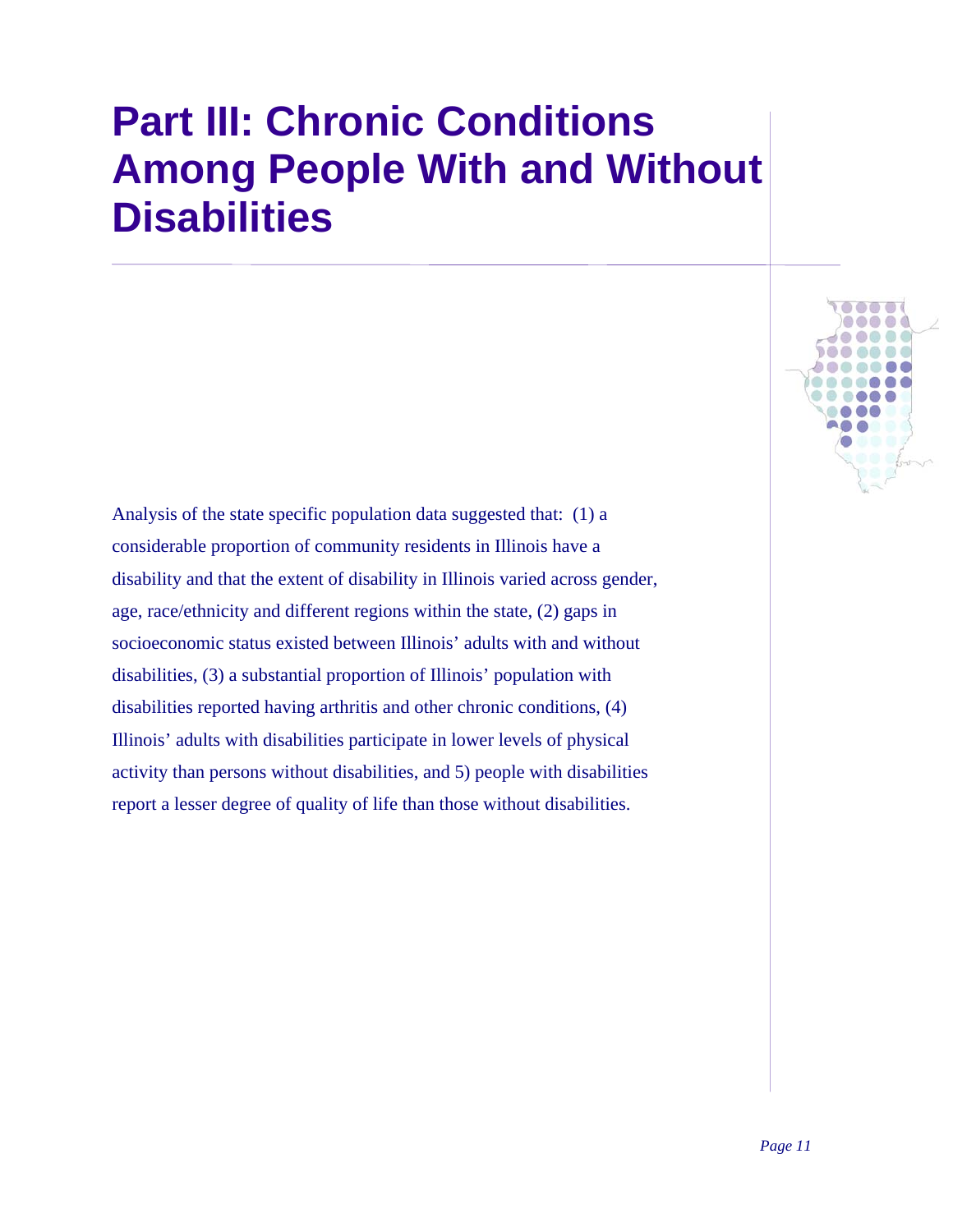### <span id="page-13-0"></span>**A. Prevalence of Disability**

According to data from the Illinois Behavioral Risk Factor Surveillance System (IL BRFSS), 2001-2003, 15.5 percent of Illinois non-institutionalized adults (ages 18 and older), or nearly 1.4 million individuals, have a disability. Because these estimates do not include children or individuals using long-term care services such as nursing homes, hospitals, and state operated institutions, the true magnitude of disability in Illinois is likely to be greater than the present estimates. The following demographics relate to people with disabilities in Illinois:

- A higher proportion of women versus men reported having disabilities.
- Although disabilities affects people of all ages, the likelihood of having a disability increased as people aged.
- Persons of Hispanic/Latino origins reported a lower prevalence of disabilities than their counterparts.
- The prevalence of disabilities was higher in rural than metropolitan areas.

#### **B. Socioeconomic Characteristics of Adults with Disabilities**

Compared with their counterparts without disabilities, Illinois adults with disabilities were more likely to not be employed, to have limited income, to have less educational attainment, and to live alone as evidenced by following data:

- Among Illinois' working adults, those with disabilities are less likely to be employed compared to their counterparts without disabilities -- 54.7 percent vs. 77.8 percent, respectively. In contrast, the rate of those who were "retired from work" or "unable to work" was 27.5 percent for people with disabilities compared to 3.6 percent for persons without disabilities.
- Seventeen percent of adults with disabilities reported that their annual household income was less than \$15,000; the rate was 6.9 percent for adults without disabilities. The proportion reporting a household income greater than \$50,000 was 29.4 percent for those with disabilities compared to 45.1 percent for those without disabilities.
- Compared to the group without disabilities, high school graduates were overrepresented and college graduates were under-represented among people with disabilities.

#### **C. Common Health Conditions Among Adults with Disabilities**

Persons with a disability are more likely to have chronic health conditions than those without disability. Figure 1 summarizes the prevalence of five common chronic conditions (i.e., arthritis, asthma, hypertension, high cholesterol and obesity) among Illinois's adults with disabilities. The graph suggests a close link between secondary chronic conditions and disability status in Illinois.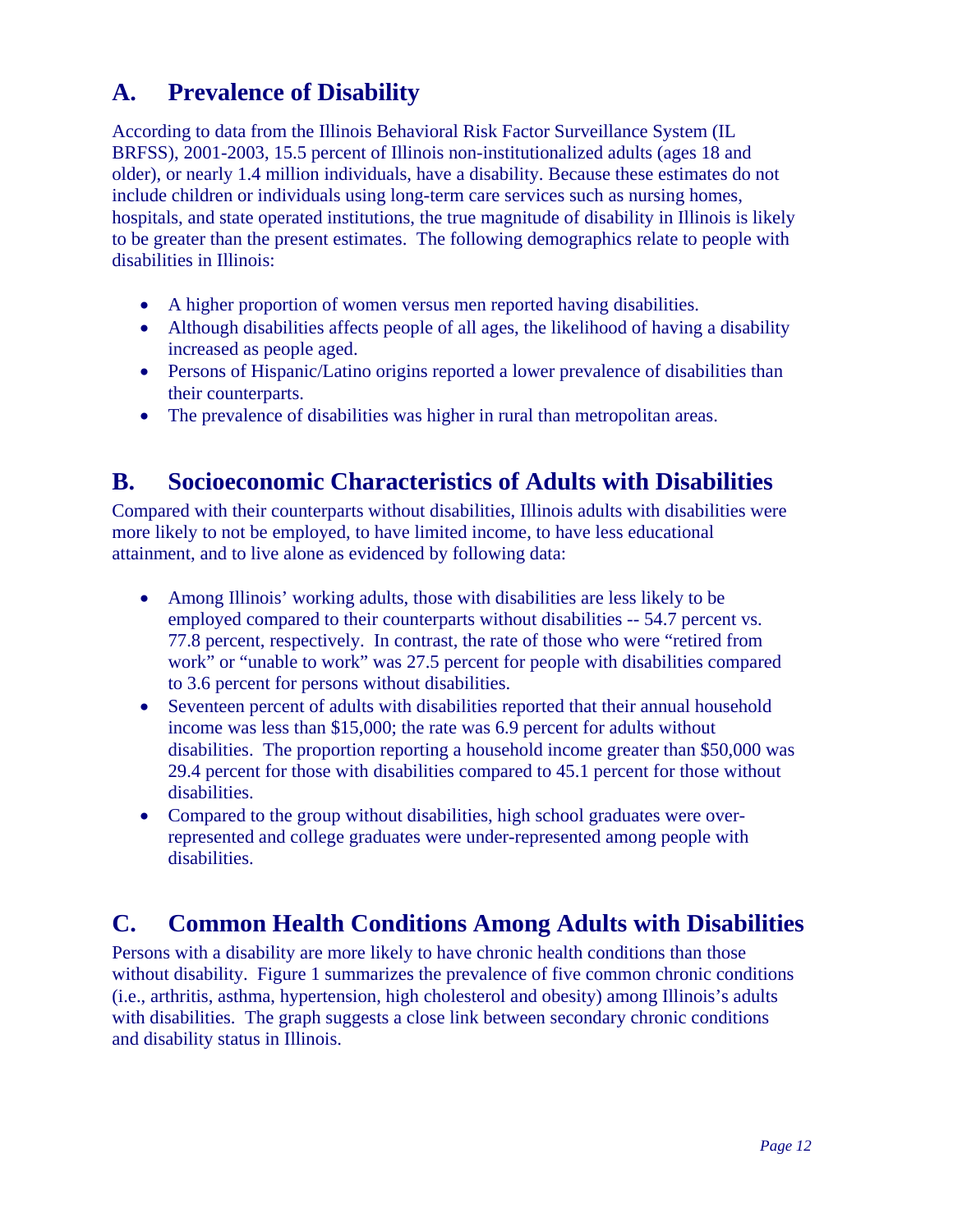- <span id="page-14-0"></span>• More than half (53.4 percent) of adults with disabilities reported having doctor-
- diagnosed arthritis compared to 17.4 percent for those without disabilities.
- About one in every four adults with disabilities has asthma. For those without disabilities, the rate is one in every 10.
- The prevalence of high blood pressure for adults with disabilities, 42.4 percent, is twice as high as that for adults without disabilities, 20.7 percent.



**Figure 1. Prevalence of Common Health Conditions Among Adults with Disability in Illinois Data Source: 2001-2003 IL BRFSS** 

- Forty-five percent of people with disabilities who had their cholesterol checked were told by health professionals that their cholesterol was high. Among adults without disabilities who had their cholesterol checked, the prevalence of high cholesterol was 27 percent.
- Of adults with disabilities, 32.3 percent were obese compared to 20.1 percent for those without disabilities.

### **D. Physical Activity Participation Among Adults with Disabilities**

Health benefits associated with physical activity are well-known. A person who engages in physical activity regularly can lower blood cholesterol and blood pressure levels, burn more calories and reduce body weight, therefore, reducing their risk of acquiring a chronic condition, especially heart disease, the leading cause of death in Illinois and in the United States. Even a small increase of physical activity may have a measurable improvement on health status, particularly for people who are physically inactive. Illinois adults with disabilities were less likely to exercise when compared to those without disabilities as evidenced by the following:

- The proportion of adults who have *not* exercised during the past 30 days was higher for adults with disabilities than adults without disabilities -- 41.2 percent vs. 23.9 percent, respectively.
- Compared to adults without disabilities, the proportion of adults with disabilities who engage in regular physical activity at the federally recommended level (i.e., 30 minutes of moderate physical activity most days of the week or 20 minutes of vigorous physical activity three or more days of the week) was two-thirds of their counterparts without disability -- 31.6 percent vs. 43.7 percent, respectively.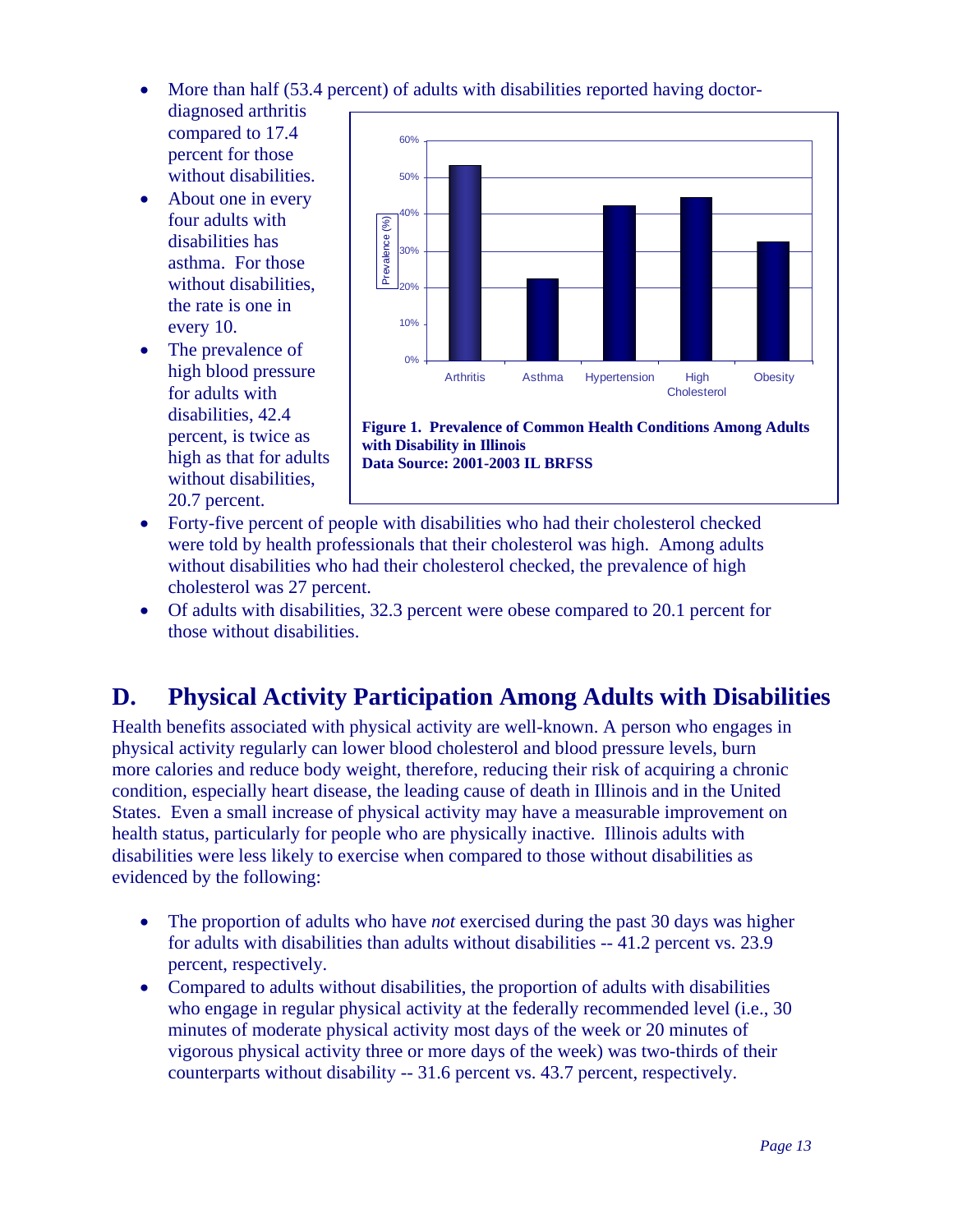### <span id="page-15-0"></span>**E. Health-Related Quality of Life Among Adults with Disabilities**

Quality of life is defined as the degree of happiness and satisfaction with both one's life and environment. It encompasses health, recreation, culture, rights, values, beliefs, aspirations, and the conditions that promote a life containing these elements. Healthrelated quality of life specifically refers to an individual's sense of physical and mental health and well-being, and the ability to respond to the physical, social and behavioral environment. In Illinois:

- adults with disabilities were less likely to rate their own health status as "excellent" or "very good" compared to their counterparts without disability. While few adults without disability rated their health as "poor," 17.8 percent of adults with disabilities did so.
- adults with disabilities had an average of 16 healthy days a month, which indicated that they reported 53.3 percent of all days as healthy. In contrast, adults without disability had 26 healthy days in the past 30 days, which corresponded to 86.6 percent of all days.

A more detailed description of the magnitude of these secondary chronic conditions among people with disabilities in Illinois can be found in the "Illinois Disability and Health Data Report."

#### **F. Access to Health Promotion Resources**

People with disabilities frequently face unique challenges in accessing common preventive health and health promotion resources. Illinois residents with disabilities who participated in a series of five focus group interviews across the state reported the following:

- Health information is gained through a variety of sources including health professionals, health advocacy organizations, mass media and word of mouth.
- Factors prompting their access to health promotion resources include the desire to improve personal wellness, prevent secondary conditions and acquire adequate health insurance coverage.
- Factors that hinder their access to health promotion resources may include cost of services, transportation availability, physical accessibility to health promotion resources, activity limitations associated with their primary disability or secondary chronic conditions, and difficulties in communicating with health professionals.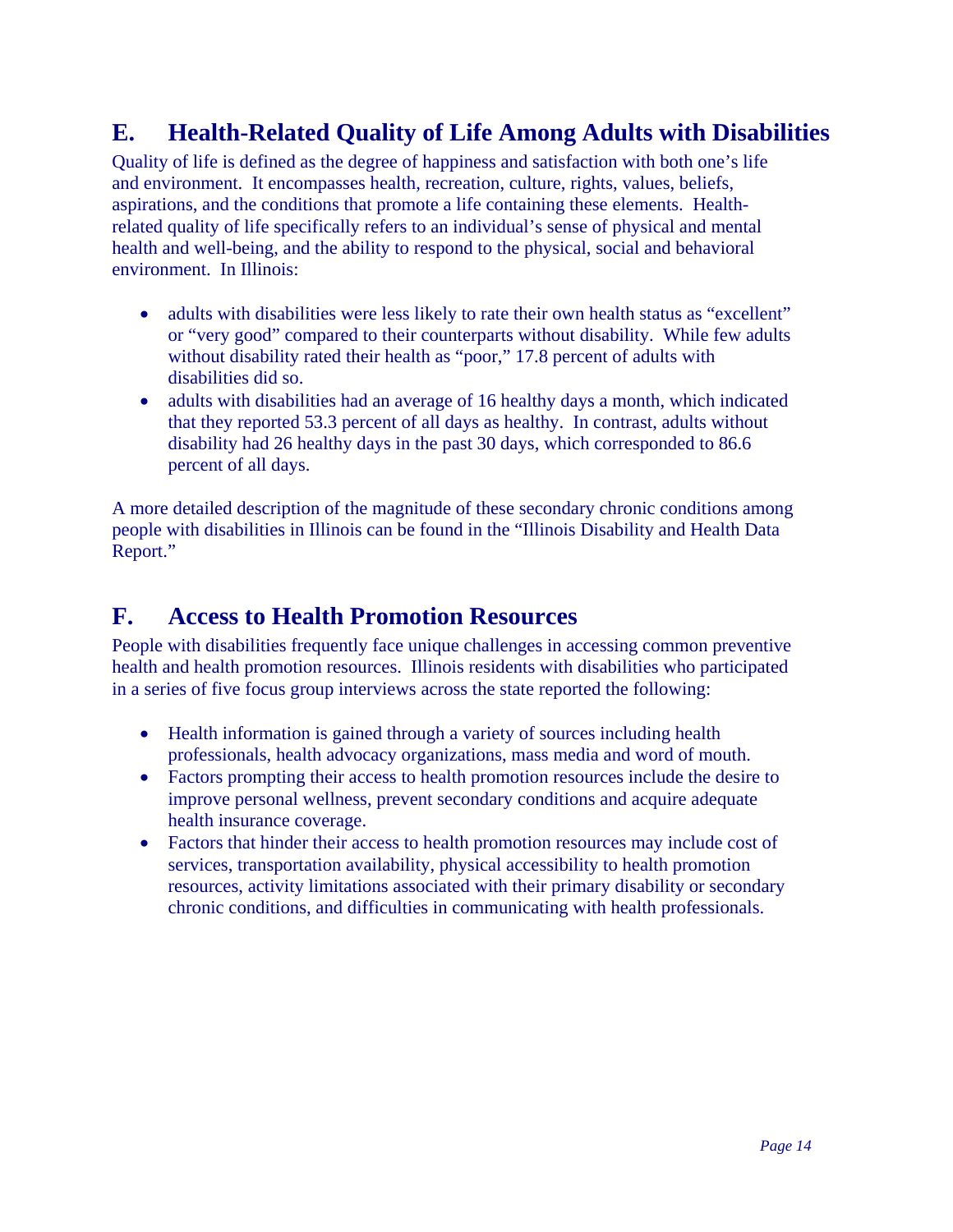## <span id="page-16-0"></span>**Part IV: Disability and Health Priorities for the Years 2007 Through 2010**

The following sections provide an overview of existing capacity within Illinois, describe some of the barriers and challenges of providing health promotion and disease prevention services for people with disabilities and outline the Illinois Disability and Health Objectives and Strategies for 2007-2010 to improve the health and quality of life of people with disabilities in Illinois.

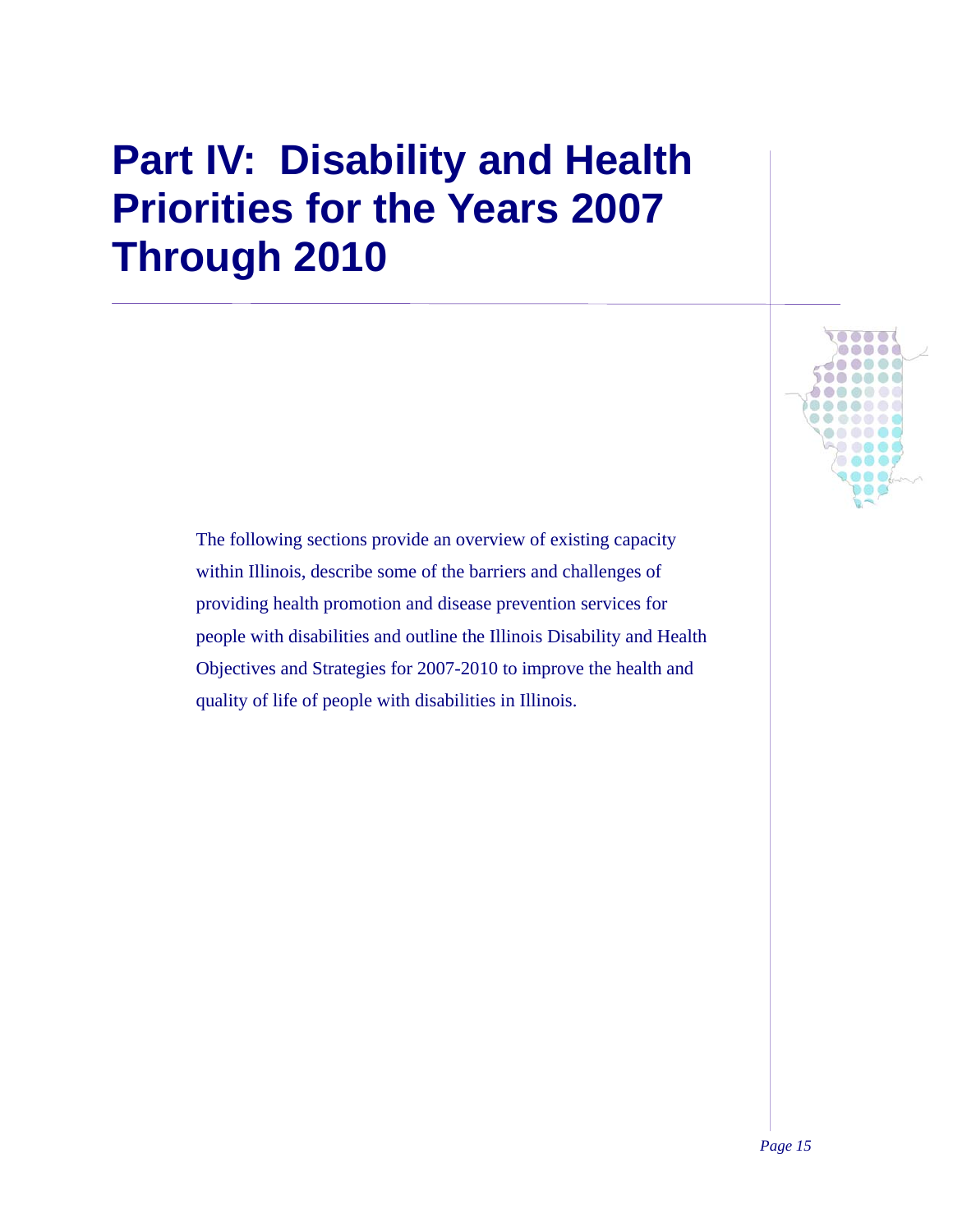### <span id="page-17-0"></span>**A. Existing State Capacity**

The Illinois Disability and Health Partnership is rich in capacity to coordinate and offer statewide chronic disease prevention and health promotion interventions to persons with disabilities. Many committed partners have begun creating "win-win" relationships, such as utilizing the project's goals to achieve their agency's goals and will continue to do so.

The partnership between the UIC and IDPH has proven to be extremely beneficial to the overall project. The UIC staff have been instrumental in coordinating partnership efforts; developing the Illinois Disability and Health Data Report; assisting to develop this plan; conducting focus group interviews to assess the need for health information, health services and a healthy lifestyle; developing a disability and health Web site; sharing resources, knowledge and experiences; and educating others, including partnership members, about reducing secondary chronic conditions among people with disabilities.

Dedicated Illinois Disability and Health Partnership members lead many of the project's efforts by sharing personal experiences, insights and knowledge, and offering resources to address public and professional education, access, surveillance and policy issues. Project staff continuously assesses the need for additional partners and resources, and actively seeks out new members as necessary. The partnership and work groups also explore methods to increase fiscal resources.

#### **B. Challenges**

There are many challenges faced in providing health promotion and disease prevention services for people with disabilities in Illinois. The biggest challenges include the lack of public knowledge about the magnitude of disability, the risks of acquiring secondary chronic conditions, and how much bigger this issue will become as a result of the aging of our population. Another challenge is the limited number of medical and public health professionals who are knowledgeable about communication, diagnosis, treatment and access to care issues for people with disabilities. Further, Illinois' diversity creates unique challenges for addressing secondary and chronic conditions among people with disabilities. Approximately one-half of the adult population with disability resides in the metropolitan region around the city of Chicago. The balance is dispersed widely in the central and southern regions of the state, which are predominantly rural. In the metropolitan region, minority race/ethnic groups represent two-thirds of the population with disability. In the rest of the state, a population with disability is represented predominantly by individuals of European descendents. The development of this plan is the first step toward enhancing health promotion activities for people with disabilities in Illinois. Resources including staff, funding, materials and expertise, just to name a few, are needed to implement the strategies herein.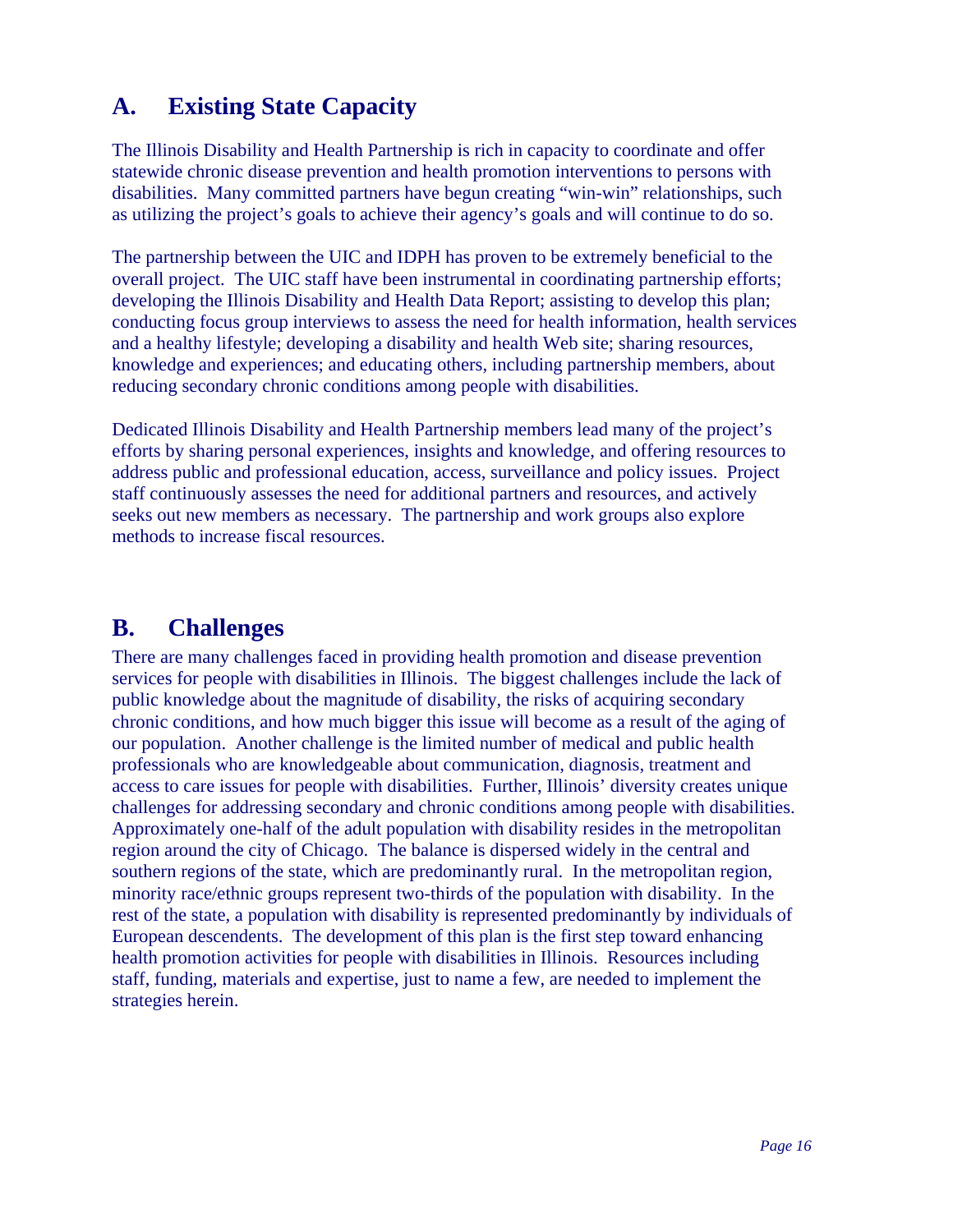### <span id="page-18-0"></span>**C. Rationale, Objectives and Strategies**

The rationale, objectives and strategies for 2007-2010 across the four priority areas are addressed in this section. These were developed through the collaborative efforts of the IDPH, UIC and the Illinois Disability and Health Partnership. The resources used for the development of these objectives and strategies include various CDC reports and documents, the U.S. Surgeon General's *Call to Acton to Improve the Health and Wellness of Persons with Disabilities 2005* and *Healthy People 2010* disability-related health objectives (Chapter 6). This Action Plan has created a framework for a statewide public health approach to prevent, manage and control secondary conditions among people with disabilities in the state.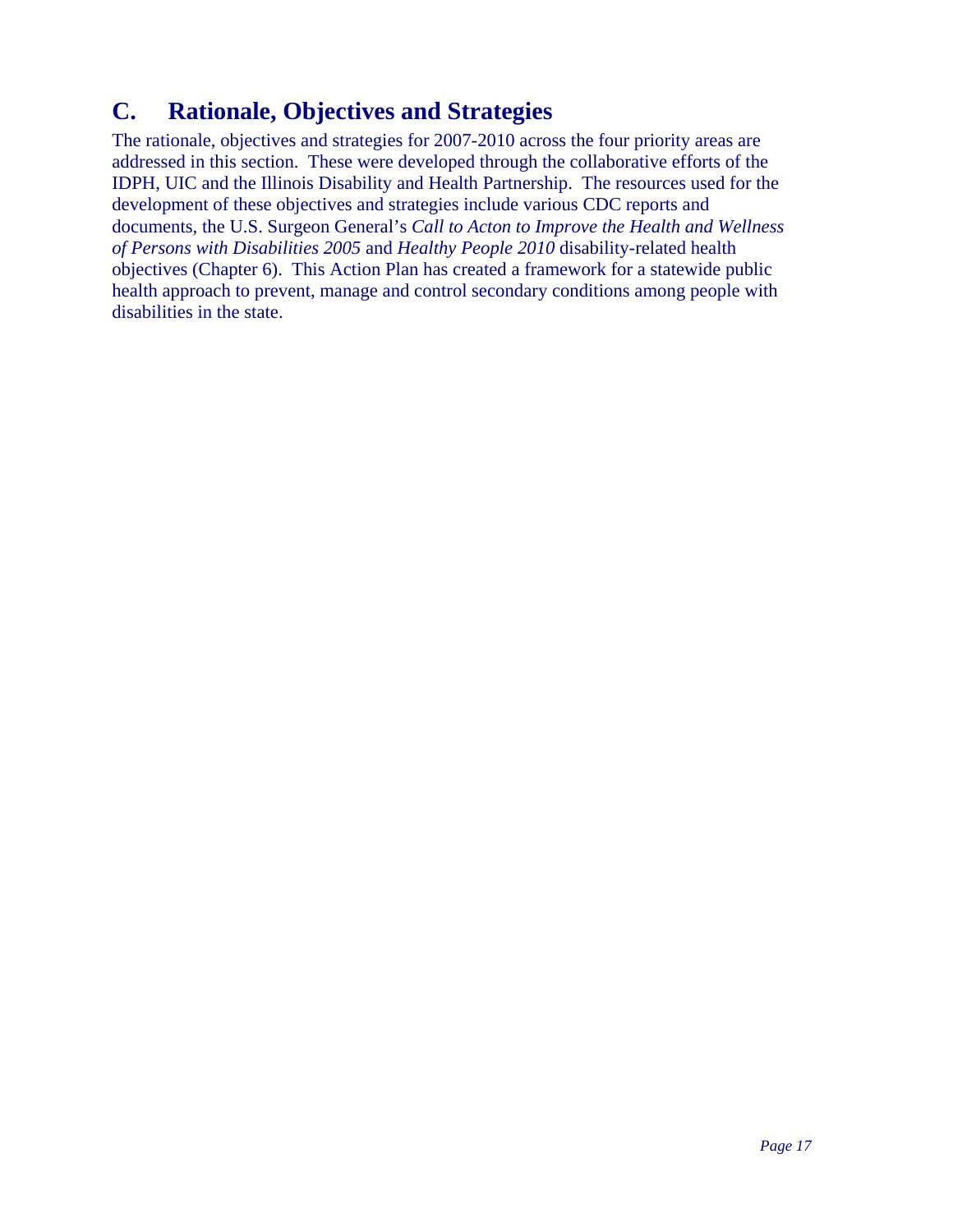### <span id="page-19-0"></span>**Surveillance and Data**

**Rationale:** Surveillance and data collection, and analysis and monitoring, can provide an important impetus to plan, develop, implement and evaluate program interventions and policies to address reducing secondary chronic conditions among people with disabilities in Illinois.

| <b>OBJECTIVE</b> | By 2010, maintain and expand an existing scientific database on the<br>prevalence and impact of secondary conditions among people with<br>disabilities.                                          |
|------------------|--------------------------------------------------------------------------------------------------------------------------------------------------------------------------------------------------|
| Strategy 1.      | Monitor changes in the prevalence of secondary chronic conditions and<br>the impact on disability and quality of life.                                                                           |
| Strategy 2.      | Identify disparities in chronic disease prevalence in different populations<br>of people with disabilities.                                                                                      |
| Strategy 3.      | Expand and promote utilization of state- and county-specific chronic<br>disease- and disability-related BRFSS data to assess risk behaviors and<br>health status by age, gender and ethnicity.   |
| Strategy 4.      | Monitor progress toward achieving Healthy People 2010 disability-<br>related objectives.                                                                                                         |
| Strategy 5.      | Update a comprehensive disability and health data work plan, on an<br>annual basis, that assesses and evaluates existing data sources.                                                           |
| Strategy 6.      | Develop a Disability and Health Reach Report documenting the number<br>of people with disabilities reached with prevention and awareness<br>messages and/or interventions annually through 2010. |
| Strategy 7.      | Update the Illinois Disability and Health Data Report every year.                                                                                                                                |
| Strategy 8.      | Develop a data distribution plan, outlining methods to disseminate<br>disability data every three years.                                                                                         |
| Strategy 9.      | Assess, prioritize and make provisions for the data needs of the<br>partnership and work groups on an annual basis.                                                                              |
| Strategy 10.     | Maintain a Surveillance and Data Work Group that meets quarterly.                                                                                                                                |
| Strategy 11.     | Assess the processes and completion of surveillance and data strategies<br>and actions on an annual basis.                                                                                       |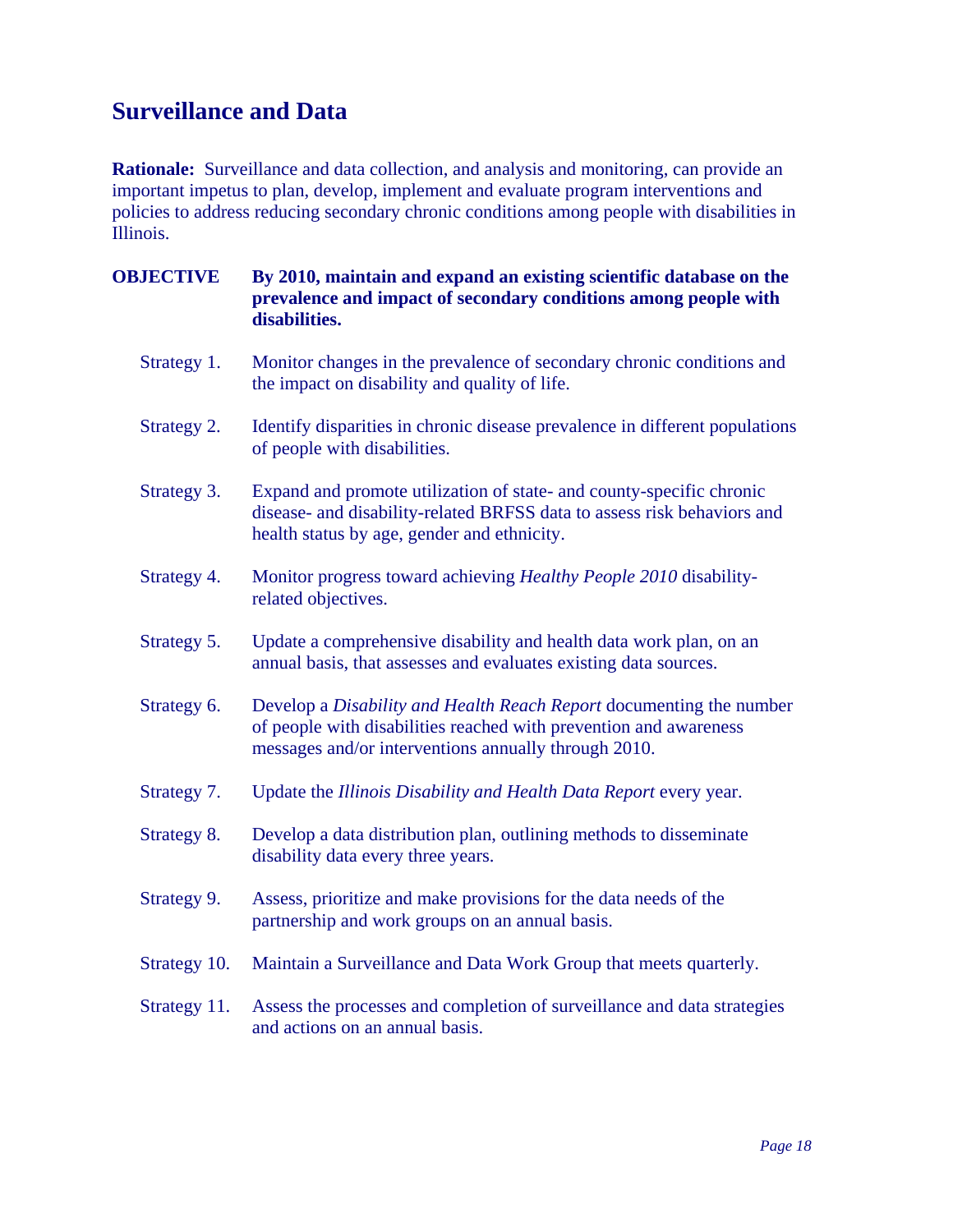#### <span id="page-20-0"></span>**Health Promotion**

**Rationale:** Achieving optimal health is a goal for everyone. The idea of health promotion for people with disabilities is a new and emerging area in health programming. Individuals with disability should engage in health promotion and wellness activities, and be encouraged to take personal responsibility for healthy behaviors to prevent or reduce the occurrence of secondary chronic conditions. Health promotion programs that focus on improving functioning can reduce secondary chronic conditions and visits to health care providers. Through the efforts of this plan, many health promotion activities already existing in Illinois will be adapted to the needs of people with disabilities and promoted to them through existing statewide disability networks.

#### **OBJECTIVE By 2010, increase health promotion and prevention opportunities and resources for people with disabilities.**

- Strategy 1. Increase the number and geographic dispersion of local agencies implementing health promotion and chronic disease prevention for people with disabilities:
	- who have secondary conditions;
	- who are at high risk of secondary conditions;
	- who live in rural populations with limited access to care/services; and
	- who have limited access to health promotion and prevention provisions.
- Strategy 2. Implement appropriate evidence-based self-management program(s) in multiple locations throughout the state.
- Strategy 3. Develop and distribute health promotion and prevention messages (in English and Spanish) to people with disabilities through local disability providers.
- Strategy 4. Disseminate a series of Web-based interactive guides to recreation and fitness, nutrition awareness and education, tobacco use reduction, arthritis and asthma awareness and a variety of other health promotion topics.
- Strategy 5. Enhance the understanding of making nutritious food choices, preparing healthful foods and basic nutrition concepts to reduce the risk of secondary chronic conditions.
- Strategy 6. Increase knowledge among people with disabilities about the benefits of, and opportunities for, physical activity in accessible locations.
- Strategy 7. Increase knowledge among people with disabilities about the benefits of, and opportunities for, smoking cessation in accessible locations.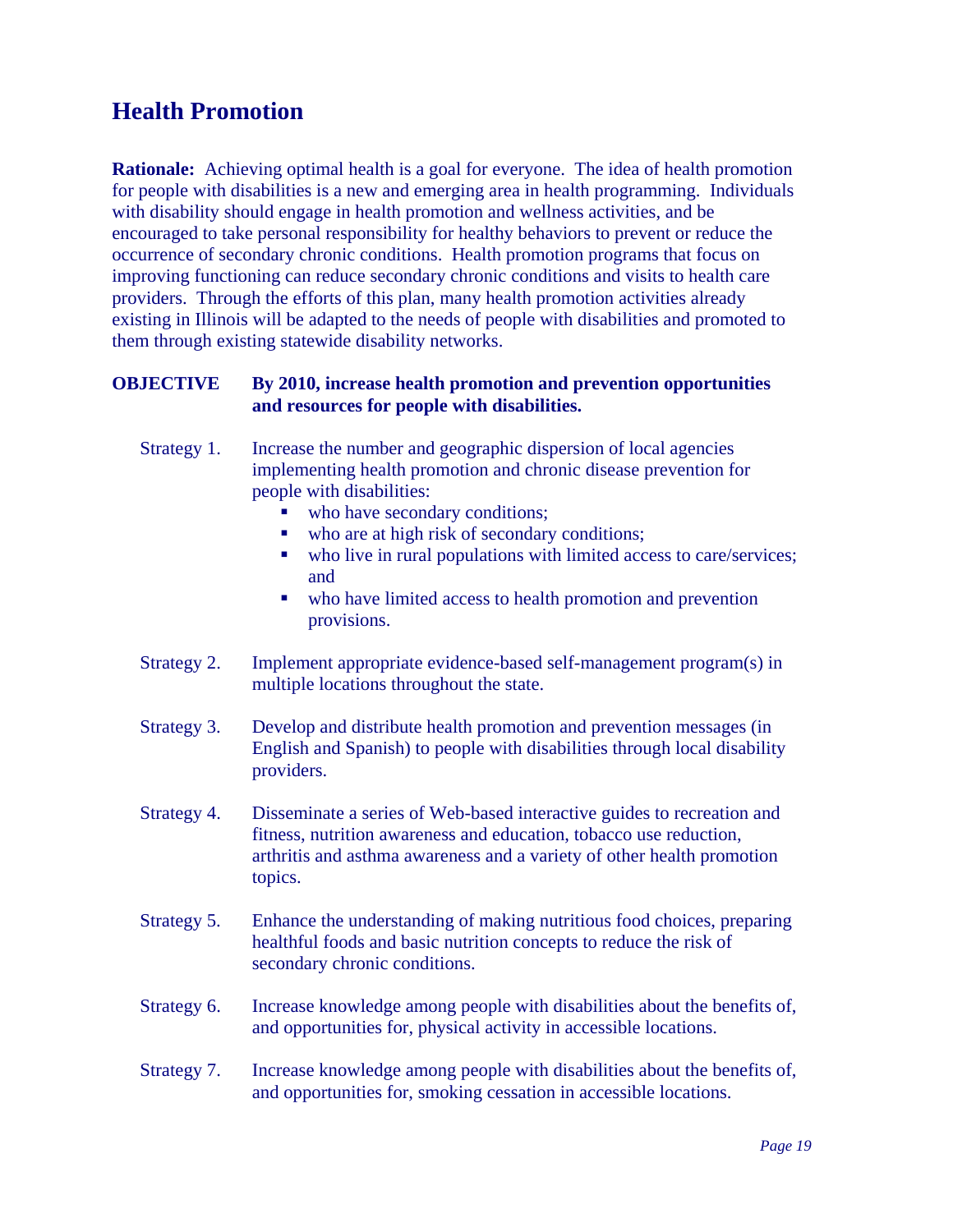- Strategy 8. Increase knowledge among people with disabilities about the benefits of, and opportunities for, arthritis self-management in accessible locations.
- Strategy 9. Increase knowledge among people with disabilities about the benefits of, and opportunities for, having their blood cholesterol, blood pressure and blood glucose checked and controlled in accessible locations.
- Strategy 10. Increase knowledge among people with disabilities about the benefits of, and opportunities for, asthma management interventions in accessible locations.
- Strategy 11. Coordinate with IDPH chronic disease program staff to offer assistance to assure that programs are marketed to, and accessible for, people with disabilities.
- Strategy 12. Partner with state and local health promotion and chronic disease prevention programs to increase the number of people with disabilities who are aware of, and participate in, health promotion activities, and offer assistance where necessary to assure that clinical preventive services are accessible.
- Strategy 13: Partner with universities, centers of excellence, centers for independent living, advocacy organizations, vocational rehabilitation and senior elderly services to facilitate health promotion efforts targeting people with disabilities.
- Strategy 14. Maintain a Health Promotion Work Group that meets quarterly.
- Strategy 15. Assess the processes and completion of health promotion strategies and actions on an annual basis.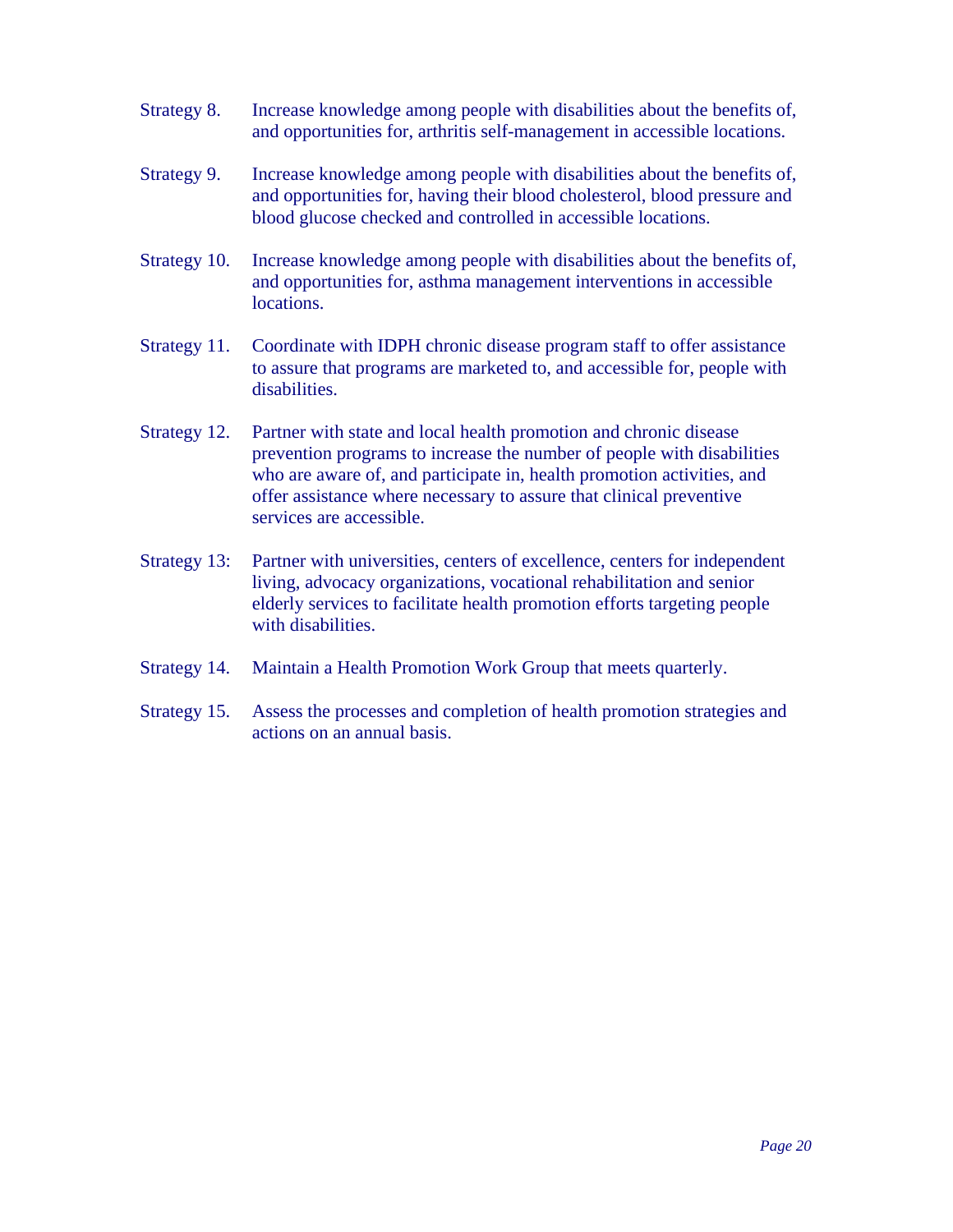#### <span id="page-22-0"></span>**Professional Development**

**Rationale:** Health professionals must be able to meet a full range of health care needs, including the onset of secondary chronic conditions, presented by people with a disability, and to comply with laws designed to protect the rights of people with disabilities. They must be able to evaluate, manage and treat these individuals in a culturally appropriate and sensitive manner utilizing effective communication skills. Few education and training opportunities are currently available in Illinois to provide opportunities to enhance their skills and knowledge to meet the complex support needs of people with disabilities based on the social model of disability. Through the efforts of this plan, professional development strategies will be implemented to mitigate or prevent secondary and chronic conditions.

#### **OBJECTIVE By 2010, expand the awareness of, and opportunities for, local health professionals to have the knowledge and tools to screen, diagnose and work effectively with persons with a disability.**

- Strategy 1. Conduct an annual assessment to identify the professional development needs of targeted health professionals and prepare a report of findings.
- Strategy 2. Develop partnerships between state and local health agencies and professional organizations to enhance professional development opportunities.
- Strategy 3. Provide continuing education credits for professional development.
- Strategy 4. Promote the use of medical equipment and devices that allow universal access for recommended screening, diagnostic tests and treatments.
- Strategy 5: Produce an annual Web-based or satellite conference for health professionals addressing information regarding the health and wellness needs of people with disabilities.
- Strategy 6: Coordinate an annual disability sensitivity and awareness training for health professionals.
- Strategy 7: Coordinate regional trainings with fitness facility staff to adapt programs and exercise equipment for people with disabilities.
- Strategy 8: Coordinate regional trainings with cooperative extension offices and other entities to adapt food preparation methods and nutrition education techniques for people with disabilities.

#### Strategy 9. Distribute education and training materials to health professionals that focuses on the health care and wellness needs of people with disabilities.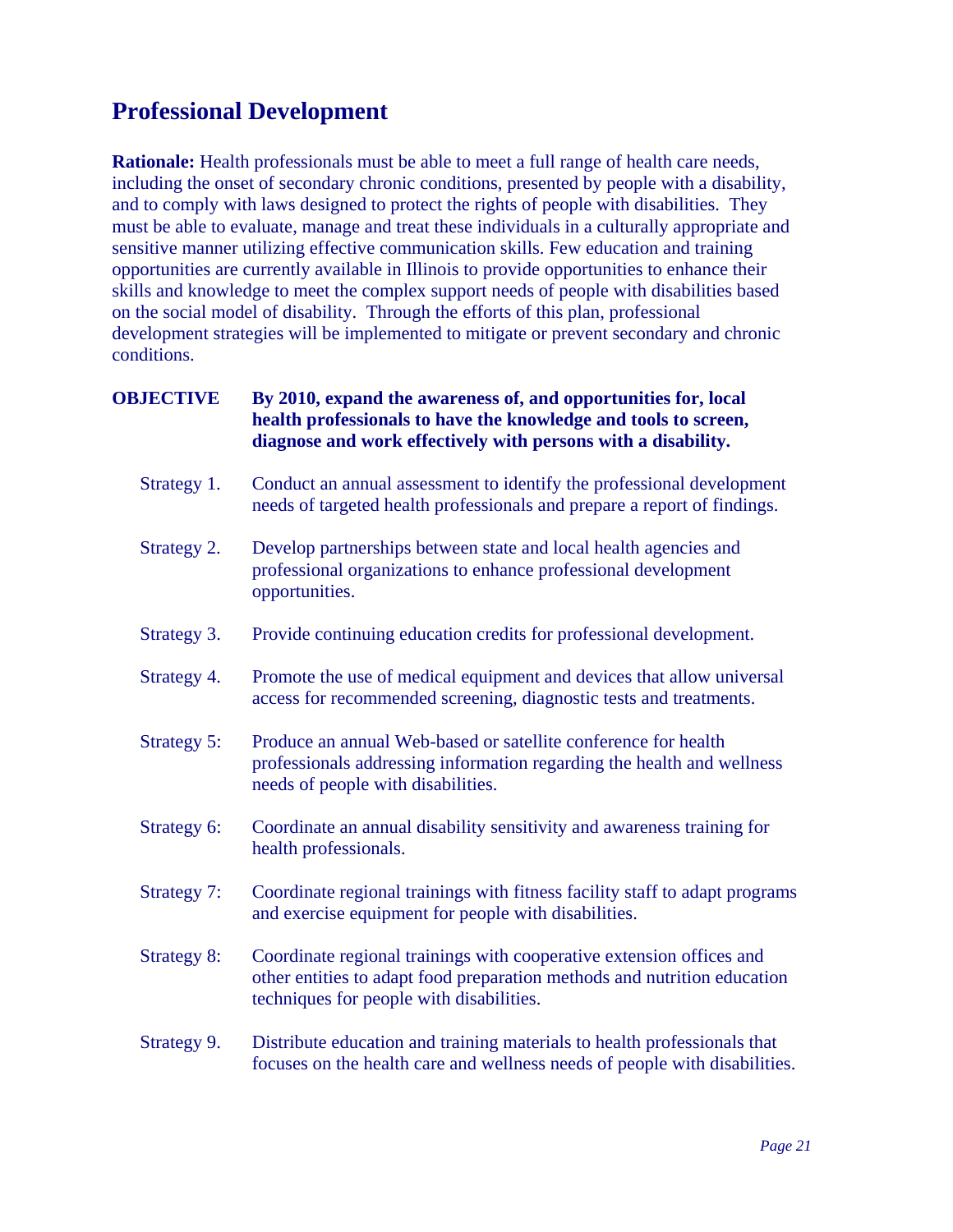- Strategy 10. Create a series of Web-based interactive guides for health professionals that include the best practices and current resources for reducing secondary chronic conditions among their clients with disability.
- Strategy 11. Maintain a Professional Development Work Group that meets quarterly.
- Strategy 12. Assess the processes and completion of professional development strategies and actions on annual basis.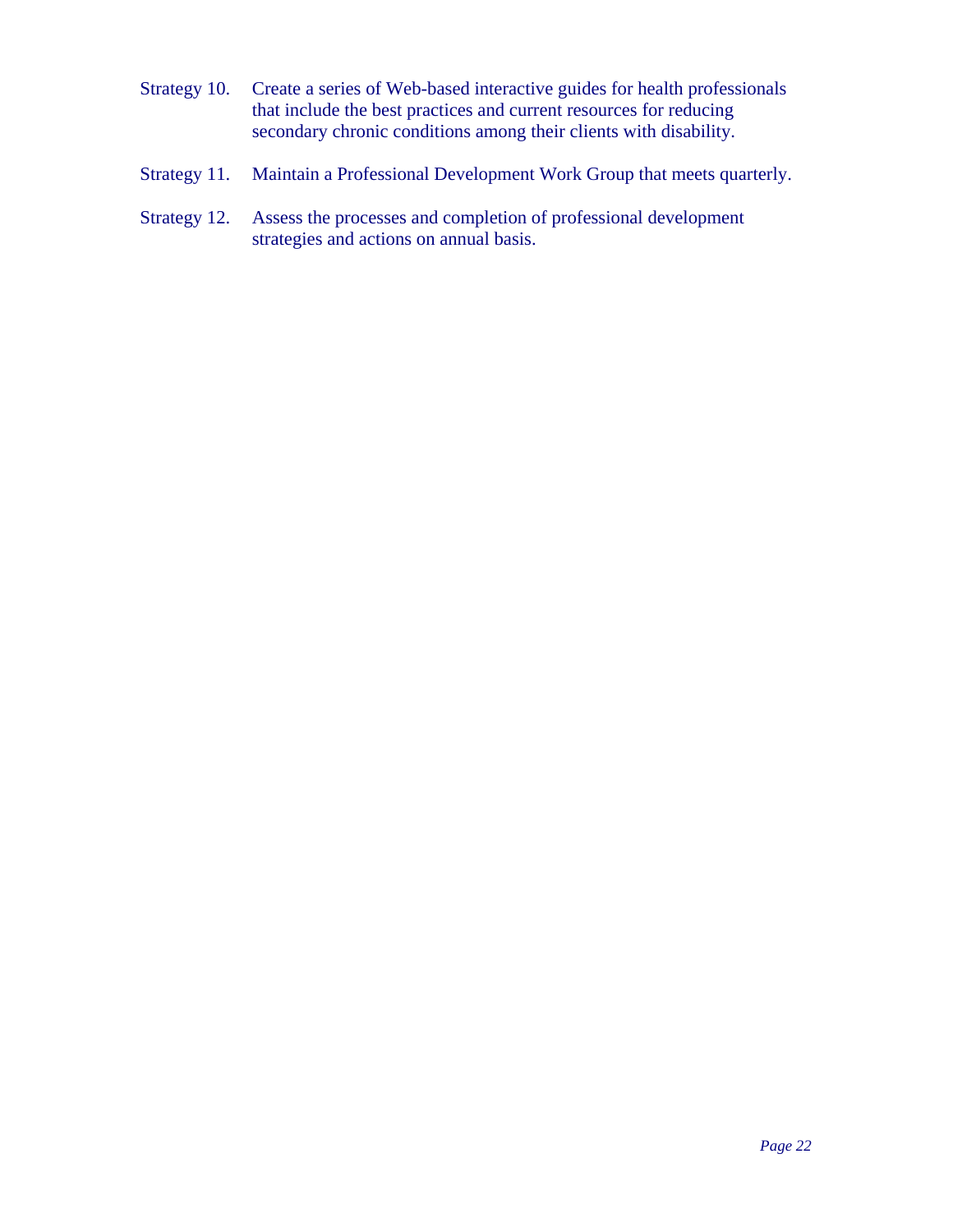#### <span id="page-24-0"></span>**Service Accessibility Efforts**

**Rationale:** People with disabilities must have access to a full range of health care and support services to meet their specific needs. These services promote independence for people with disabilities. Because of psychological, environmental and systematic barriers currently existing in our communities, this is not always the case for our citizens with disabilities. Through the efforts of this plan, strategies will be implemented to focus on increasing accessibility and reducing barriers for people with disabilities to participate in state and local health promotion and prevention activities and support services, present at and attend conferences, exhibit at and attend health fairs, and more easily utilize screening and clinical preventive services.

#### **OBJECTIVE By 2010, increase the availability and accessibility of health promotion and prevention services, interventions and resources for people with disabilities.**

- Strategy 1. Conduct a needs assessment of selected local health provider agencies to determine knowledge of accessibility issues and needs of their agency to assure services are Americans with Disabilities Act (ADA) accessible.
- Strategy 2. Coordinate annual Web-based seminars that address accessibility issues for local providers.
- Strategy 3. Provide awareness and education to fitness facilities to have adaptive equipment in their facilities.
- Strategy 4: Provide awareness and education to local health agencies to assure their screening programs have universal equipment and that screening devices and facilities are accessible.
- Strategy 5: Provide awareness and education to health professionals to assure health promotion instructions are written at the appropriate reading level for the general public and are available in accessible formats.
- Strategy 6: Provide awareness and education to local providers to assure wellness programs, conferences, etc. are promoted directly to people with disabilities and are held in accessible facilities.
- Strategy 7: Identify key elements of best practices in health service delivery for people with disabilities.
- Strategy 8. Maintain a Service Accessibility Work Group that meets quarterly.
- Strategy 9. Evaluate strategies and actions on an annual basis.